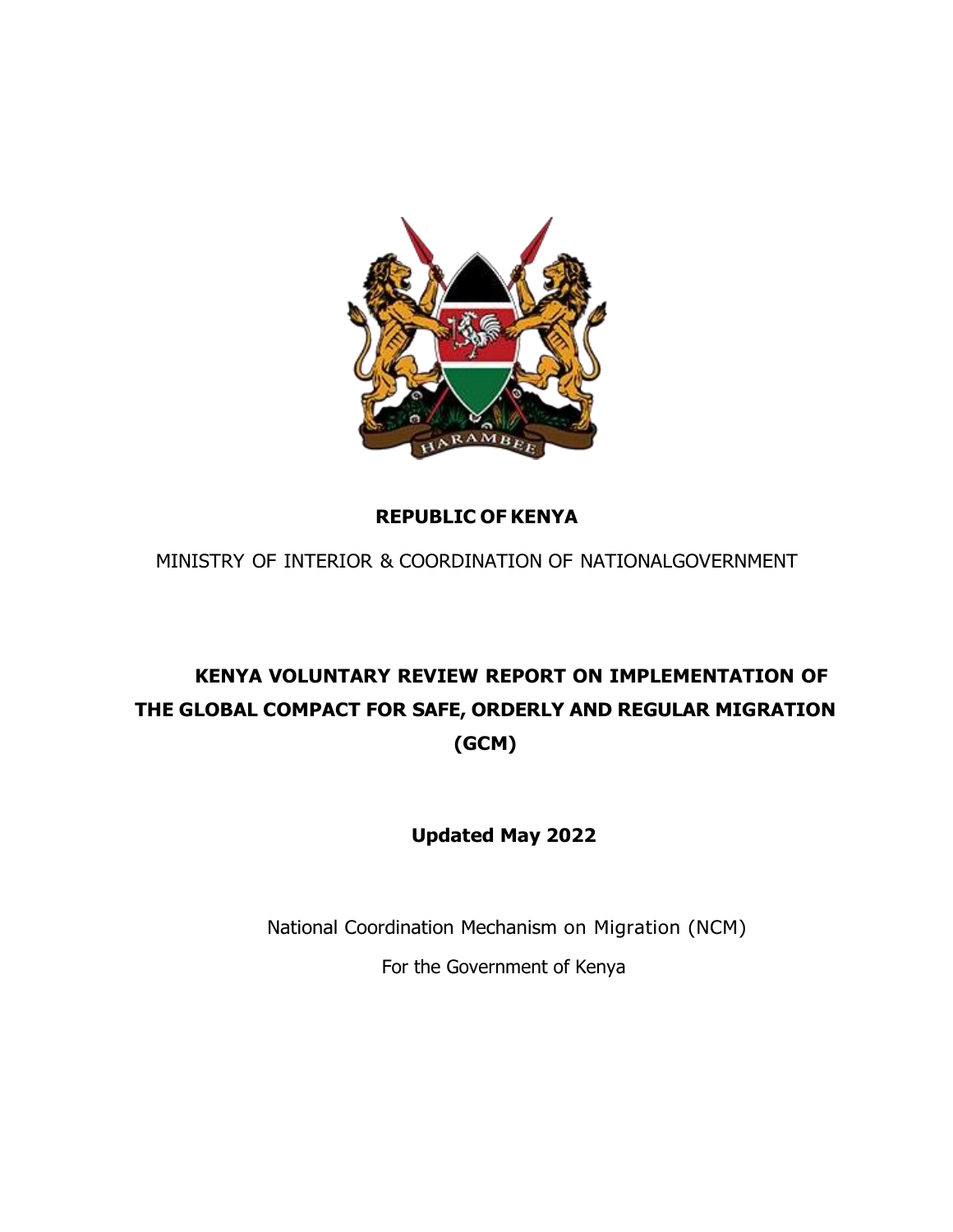### <span id="page-1-0"></span>**List of Acronyms**

GCM-Global Compact for Safe, Orderly and Regular Migration

NCM-National Coordination Mechanism on Migration

KNCHR- Kenya National Commission on Human Rights

MDAs- Ministries, Departments and Agencies

CTiP -Counter-Trafficking In Persons

TWG- Technical Working Group

SAGAs- Semi-Autonomous Government Agencies

IGAD -Intergovernmental Authority on Development

FAO- Food and Agriculture Organization

IOM- International Organization for Migration

HAART – Awareness against Human Trafficking

ASMAK- Association of Skilled Migrant Agencies in Kenya

AKAPEA- Association of Kenyan Private Employers

MUSANED-program to protect domestic workers by the MOL from the Kingdom of Saudi Arabia

EAC- East African Community

PWDs- Persons with Disabilities

NRM- National Referral Mechanism

JOC- Joint Operation Committees

BCOCC- Border Control & Operations Coordination. Committee

BMS- Border Management Secretariat

BMC- Border Management Committee

BLAs-Bilateral Labour Agreements

NEA-National Employment Authority

NITA- National Industrial Training Authority

MoU- Memorandum of Understanding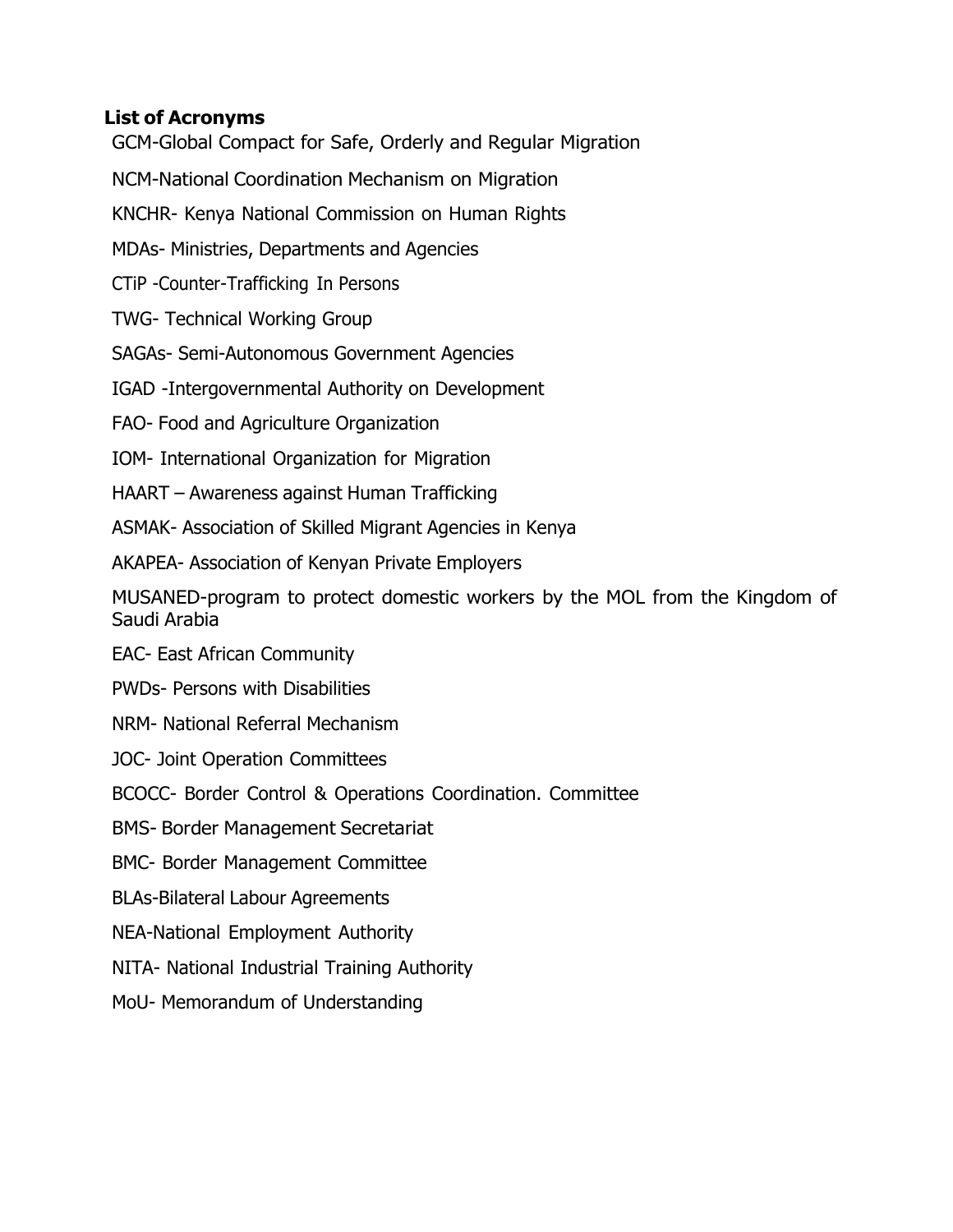| PROGRESS ON GLOBAL COMPACT ON MIGRATION IMPLEMENTATION 4                                                                                                                              |
|---------------------------------------------------------------------------------------------------------------------------------------------------------------------------------------|
|                                                                                                                                                                                       |
|                                                                                                                                                                                       |
|                                                                                                                                                                                       |
| 1.0 The Government collaboration in a Whole of Society Approach in Implementation of the                                                                                              |
|                                                                                                                                                                                       |
|                                                                                                                                                                                       |
| 4.0 Policies and/or provisions in policies developed or incorporated in relation to women migrant<br>workers, child migrants, undocumented migrants or any other category of migrants |
|                                                                                                                                                                                       |
|                                                                                                                                                                                       |
| 7.0 Regional, Sub-regional and Cross-regional Strategies, Frameworks, and Implementation Plans,                                                                                       |
|                                                                                                                                                                                       |
| Section 5: INTEGRATING THE GCM GUIDING PRINCIPLES INTO MIGRATION GOVERNANCE                                                                                                           |
| Section 6: CHALLENGES FACED IN IMPLEMENTING GCM OBJECTIVES IN KENYA 20                                                                                                                |
|                                                                                                                                                                                       |
|                                                                                                                                                                                       |

# **Contents**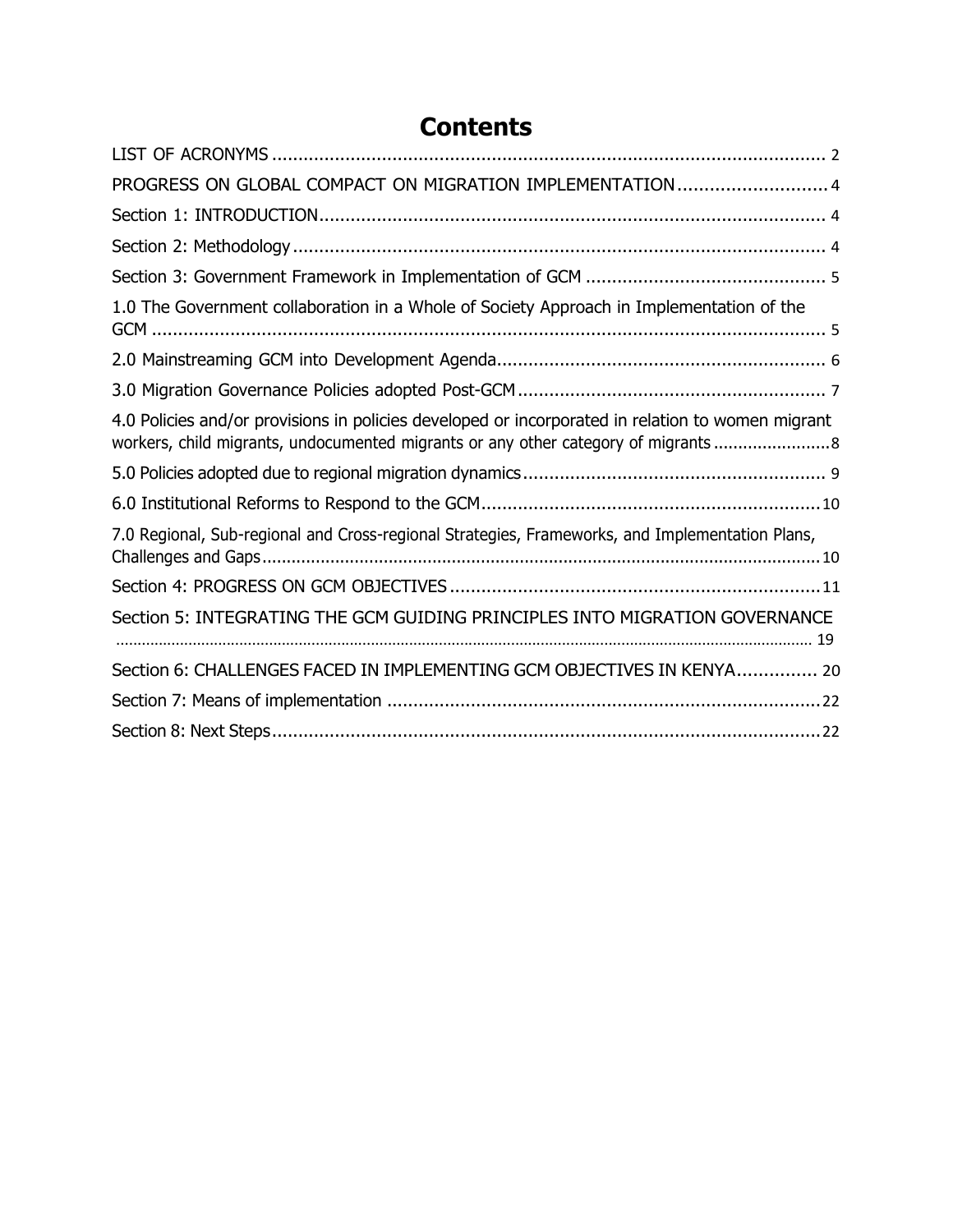### <span id="page-3-1"></span><span id="page-3-0"></span>**PROGRESS ON GLOBAL COMPACT ON MIGRATION IMPLEMENTATION**

### **Section 1: Introduction**

The Global Compact on Migration (GCM) is the first comprehensive UN framework adopted through inter-governmental negotiations to enhance international cooperation in global migration governance. It is grounded in the principles of state sovereignty, responsibility sharing, non-discrimination, human rights, whole of government and whole of society approach. GCM recognizes a multi-stakeholder and multilayer approach in optimizing the overall benefits of migration, addressing its risks and challenges for individuals and communities in countries of origin, transit, and destination.

Following the adoption of the GCM by UN Member States in December 2018, UN Member States committed to implement its 23 objectives that provide important reflections on future migration governance and move towards attainment of safe, orderly, and egular migration. By adopting the GCM Member States a committed to review of the progress of implementing the Global Compact in the framework of the UN through a State-led approach and with the participation of all relevant stakeholders.

Recognizing that most international migration is regional in nature, the GCM invited UN Regional Economic Commissions (RECs) to review the implementation of the GCM within the respective regions, every four years, beginning in 2020 with the participation of all relevant stakeholders. On this note, the Economic Commission for Africa (ECA) in partnership with the International Organization for Migration (IOM) and the African Union Commission, jointly convened regional multi-stakeholder consultation meetings in 2020 and 2021, culminating in the first African Regional meeting to review progress in the implementation of the GCM on 31 August and 1 September 2021.

Additionally, considering that international migration requires a forum at the global level through which Member States can review the implementation progress the International Migration Review Forum (IMRF) was established to serve as the primary intergovernmental global platform for Member States to discuss and share progress on the implementation of all aspects of the GCM, every four years beginning in 2022. In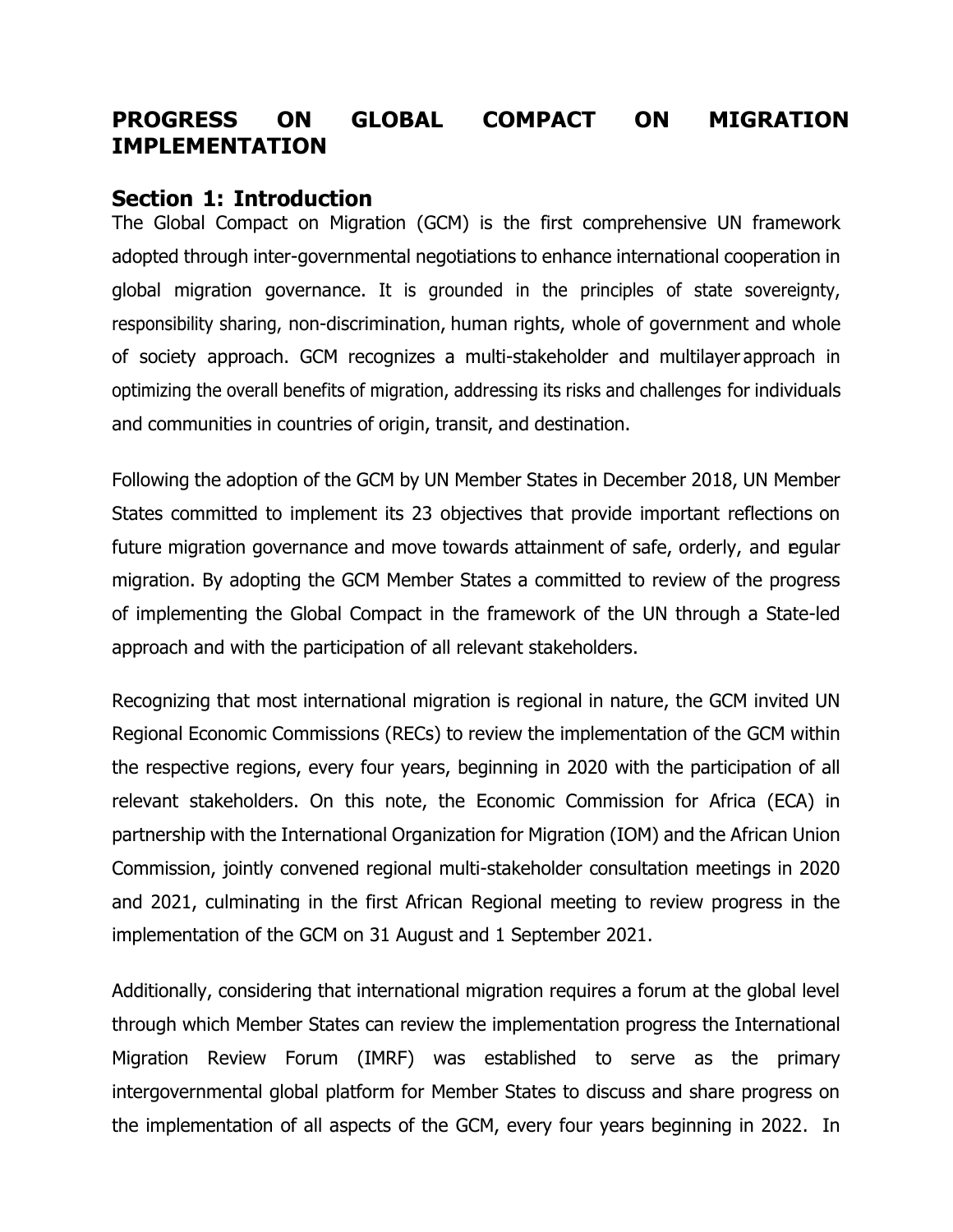preparing for the African Regional Review and the International Migration Review Forum (IMRF) Member States were invited to undertake/update Voluntary GCM Reviews with the participation of stakeholders.

### <span id="page-4-0"></span>**Section 2: Methodology**

In preparation for the African Regional Review for GCM in 2021, the Kenya National Coordination Mechanism on Migration (NCM) - a government-led migration coordination platform took the overall responsibility of organizing the drafting of the Voluntary GCM Review Report in late 2020. The NCM first organized a one-day NCM stakeholder's consultative workshop on October 29, 2020, where thematic discussions were held to synthesize key information that fed into the Voluntary GCM Review Report.

The stakeholders drawn from Government, partners, civil society organizations, the academia, private sector, faith-based organizations, Council of Governors, County Assemblies Forum, and Trade Unions attended. The government side was composed of the Ministry of Interior, Ministryof Labour (state department for labour and counter trafficking in persons secretariat), Ministry of Foreign Affairs, State Department for Youth, Ministry of Health (state department for public health), Department of Immigration and the National RegistrationBureau, KNCHR and Refugee Affairs Secretariat, and National Employment Authority. NCM spearheaded the process supported by IOM Kenya Country Office.

Following the consultation, the NCM constituted a Technical Working Group to work on the final document for 3 days from 3-6 November 2020. The composition of the TWG was drawn mainly from government and academia. Specific Ministries represented in the TWG were Interior, Labour, Foreign Affairs, Health, Youth and Gender. The Departments involved were, the Immigration and National Registration Bureau, while Agencies included the Counter Trafficking in Person Secretariat (CTiP), the National Employment Authority and Kenya National Commission on Human Rights (KNHCR) and Academia. The consultations took the shape of a wholesome approach to all the objectives without zeroing on a few areas of priority.

Once finalized, the Kenya Voluntary GCM Report was submitted to the UN Network on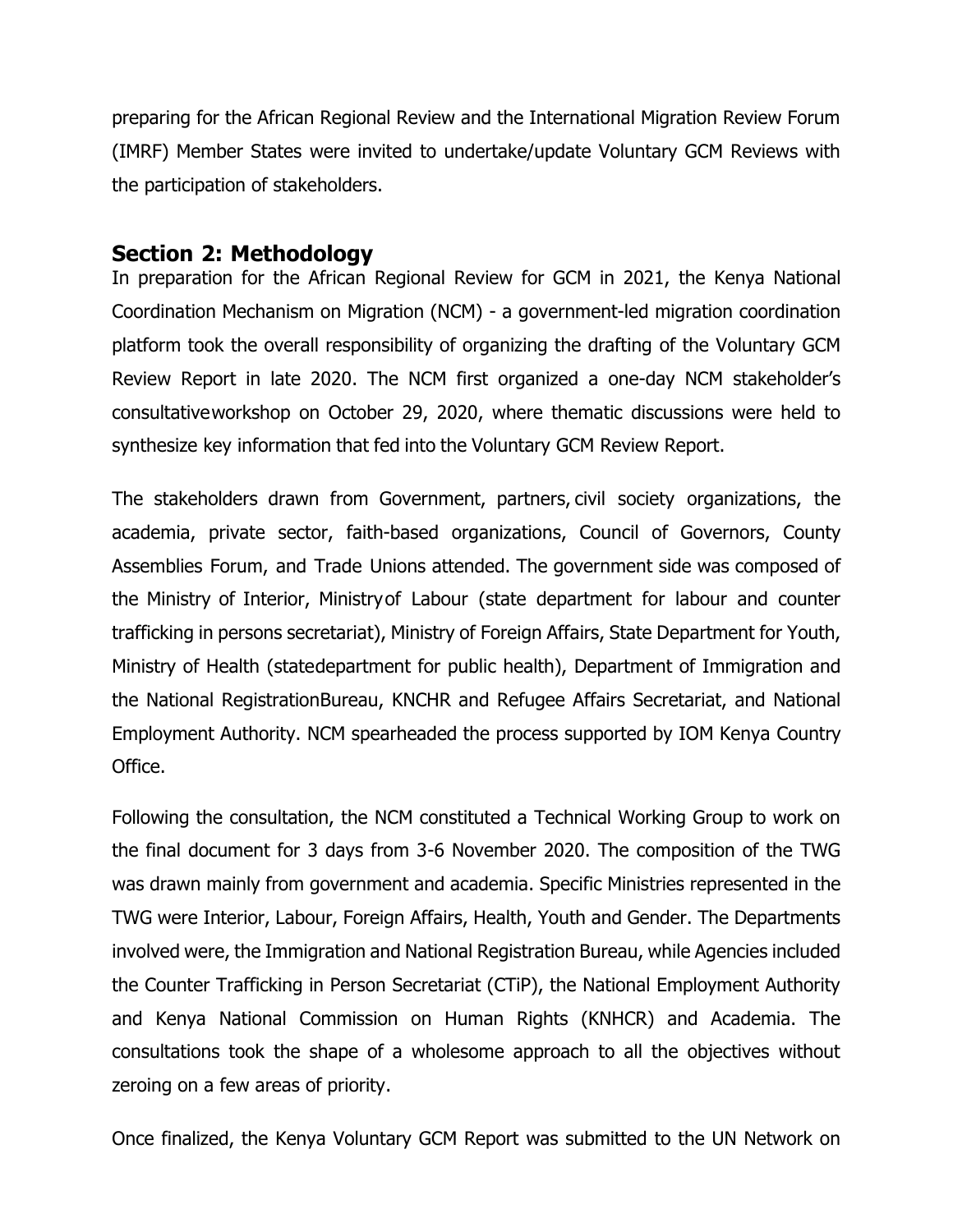Migration (UNNM) as part of the preparations for the African Regional Review for GCM. Kenya together with other countries in Africa was featured in the UNNM website platform and the report was taking into consideration for the development of the African Regional Review Conference Report. The report (ECA/GCM/2021/1) reviews progress in the implementation of the GCM in Africa, highlights key challenges and lessons learned, and discusses several opportunities for African States to achieve safe, orderly, and regular migration as envisaged in the Global Compact.

In preparation for the first International Migration Review Forum (IMRF) Kenya through the NCM, once again took the overall responsibility to update the Voluntary GCM Review. The NCM, in collaboration with IOM, in its role of coordination and secretariat of the Kenya UN Network on Migration, organized in May 9th 2022a one-day multi-stakeholder consultation for the GCM implementation, follow-up and review process. The consultation gathered more than 60 representatives from different Ministries, Department, and Agencies, whose mandate is related to migration; County Government officials; UN Agencies; Civil Society Organizations (CSOs); Faith-Based Organizations (FBOs); and academia. The consultation served as a platform for multi-stakeholders to discuss on the progress made so far on the 23 objectives of the GCM, as well on the challenges, successes and lesson learnt when implementing the GCM.

This report, therefore, represents a joint statement by both state and non-state actors in migration governance in Kenya. The report was built upon the Voluntary GCM Review Report submitted by Kenya on late 2020, and taking into consideration the inputs provided by multi-stakeholders in the consultation in May 9<sup>th</sup>. The report provides comprehensive processes, updates, and status of the implementation of GCM objectives and principles in Kenya. While highlighting key policies, institutional frameworks/mechanisms, good practices and challenges concerning migration management in the country. Finally, this report was presented to stakeholders for validation and adoption.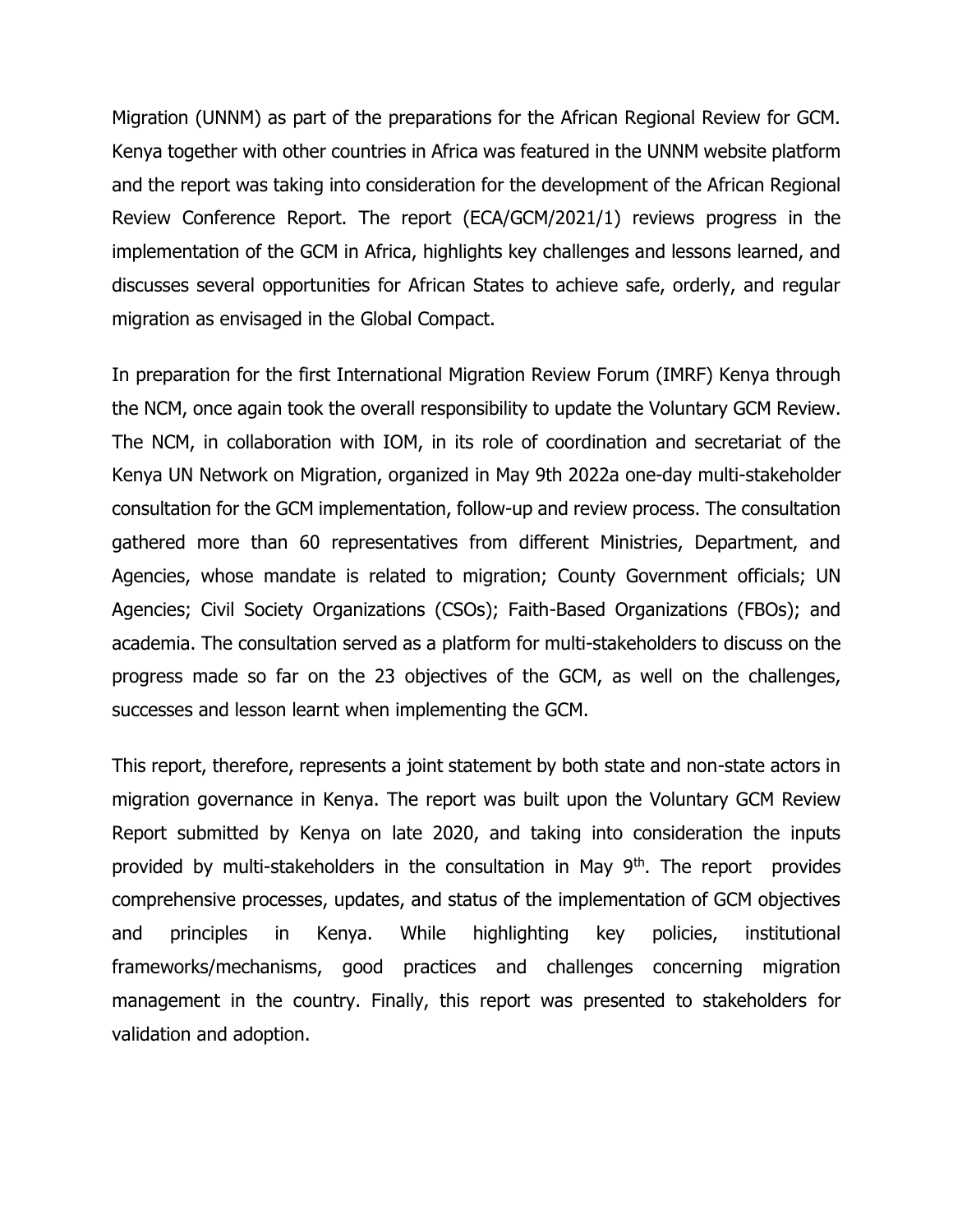### **Section 3: Government Framework in Implementation of GCM**

### **1.0 The Government collaboration in a Whole of Society Approach in Implementation of the GCM**

The government of Kenya has adopted a whole of government and whole of society approach in implementing GCM objectives and principles. Executive Order No. 1 of 2019, established an inclusive framework (Committee of Cabinet) for the Co-ordination and Implementation of National Government Development Programs and Projects. The Cabinet Committee is composed of all Cabinet Secretaries, the Attorney General and Head of Public Service under the leadership of the Cabinet Secretary for Interior and Coordination of National Government. The committee considers reports from technical and regional committees that supervise the county development committee.

These committees are multi-sectoral and include whole of government (MDAs), Semi-Autonomous Government Agency (SAGAs) and the local community. These implementation committees' membership is drawn from stakeholders with migration related mandates.

The government collaborates with state and non-state actors including both regional and international partners in implementing migration related projects and the GCM. The partners include: Intergovernmental Authority on Development (IGAD), International Organization for Migration (IOM), Food and Agriculture Organization (FAO), German International Cooperation (GIZ) while non-state actors include among others Trace Kenya, HAART, BLUE HEART, Stop Traffic Kenya, Association of Skilled Migrant Agencies of Kenya (ASMAK), Kenya Association of Private Recruitment Agencies (KAPEA).

#### **2.0 Mainstreaming GCM into Development Agenda**

- $\ddot$  The Government of Kenya is implementing the Big 4 Agenda for development whose pillars are – Universal Health, manufacturing, affordable housing and food security which are all relevant to GCM.
- The ongoing Agricultural Sector Reforms increased in 2020 to boost agricultural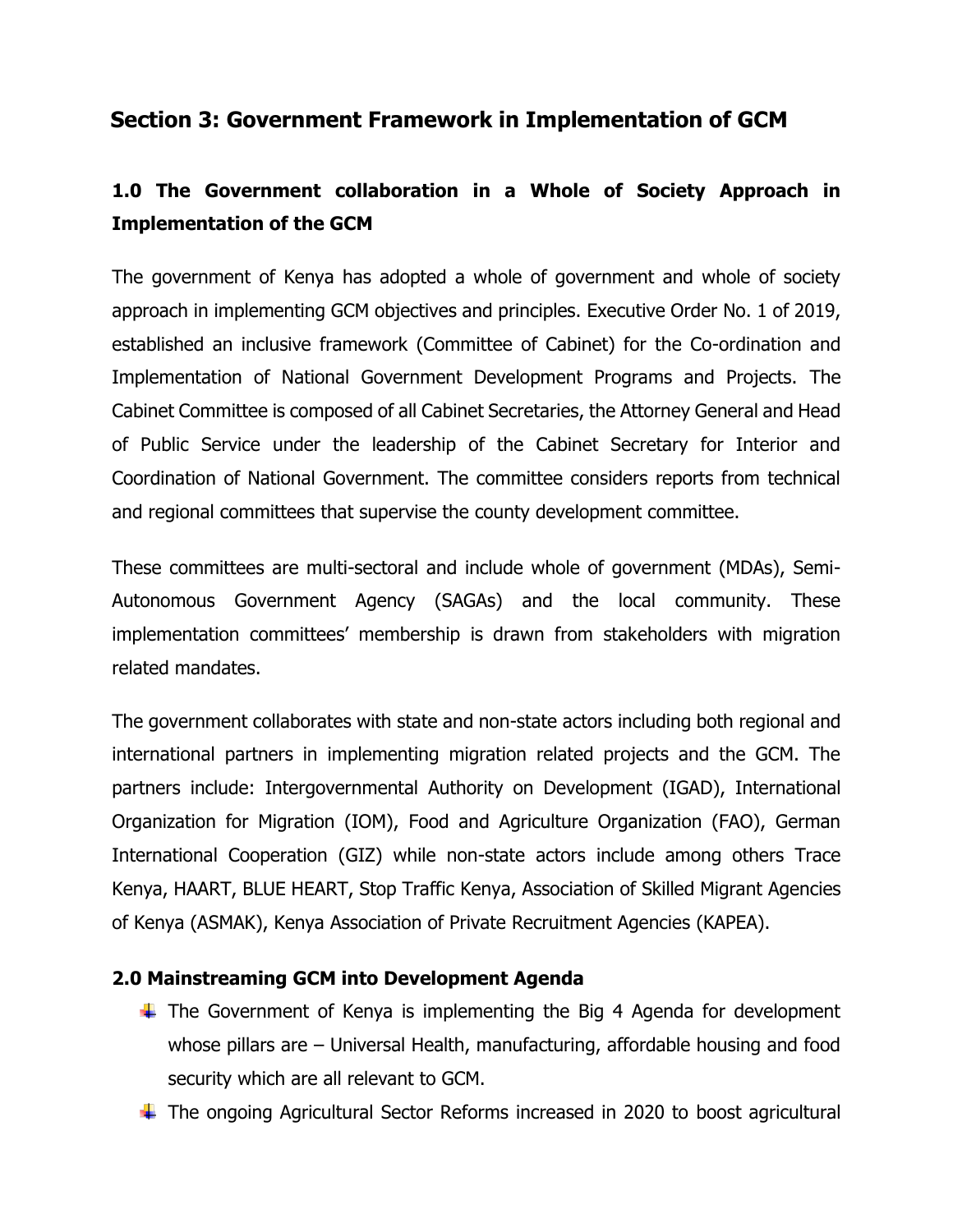production and improve food security in the country.

- $\ddotplus$  The Affordable Housing Program, which targets to add half a million housing units annually into the housing industry has currently registered interest from over 300,000 people, the first batch was completed in 2019.
- $\ddot$  The Big 4 Agenda is founded on the Vision 2030, a development plan adopted in 2012; the plan is to direct Kenya's development to the year 2030. The vision is in pursuit of three pillars viz: economic pillar meant to transform the country economically, the social pillar that aspires to a cohesive society with equitable development and the political pillar that seeks to pull politics to the center Kenyan society.
- $\ddot$  These development programs are subject of implementation complemented by regional and global agenda such as African agenda 2063 and the agenda on sustainable development specifically agenda 10.7.
- $\ddotplus$  These developments although adopted earlier than 2018, have pivotal impact on the implementation of GCM.
- $\downarrow$  Other national development initiatives implementing the GCM include, Youth Empowerment (Kazi Mtaani Project), and the Buy Kenya Build Kenya Initiative – adopted in 2019 which seeks to nurture and encourage production and consumption of locally manufactured goods, creating employment opportunities and increased revenue partly helping in addressing some of the drivers of migration. Generally, global migration agenda is mainstreamed into Kenya's development pursuit.

#### **3.0 Migration Governance Policies adopted post-GCM**

- $\ddotplus$  The adoption of GCM created new policy developments that required policy review. Those policies at different stages of development had to be reviewed to conform to GCM.
- $\ddot$  The ongoing process of developing a Labour Migration Management Bill and National Labour Migration Policy 2020 to boost labour migration management. The bill and policy are at the Cabinet level for adoption.
- $\ddot$  The Registration of Persons Act 2011 is currently undergoing review through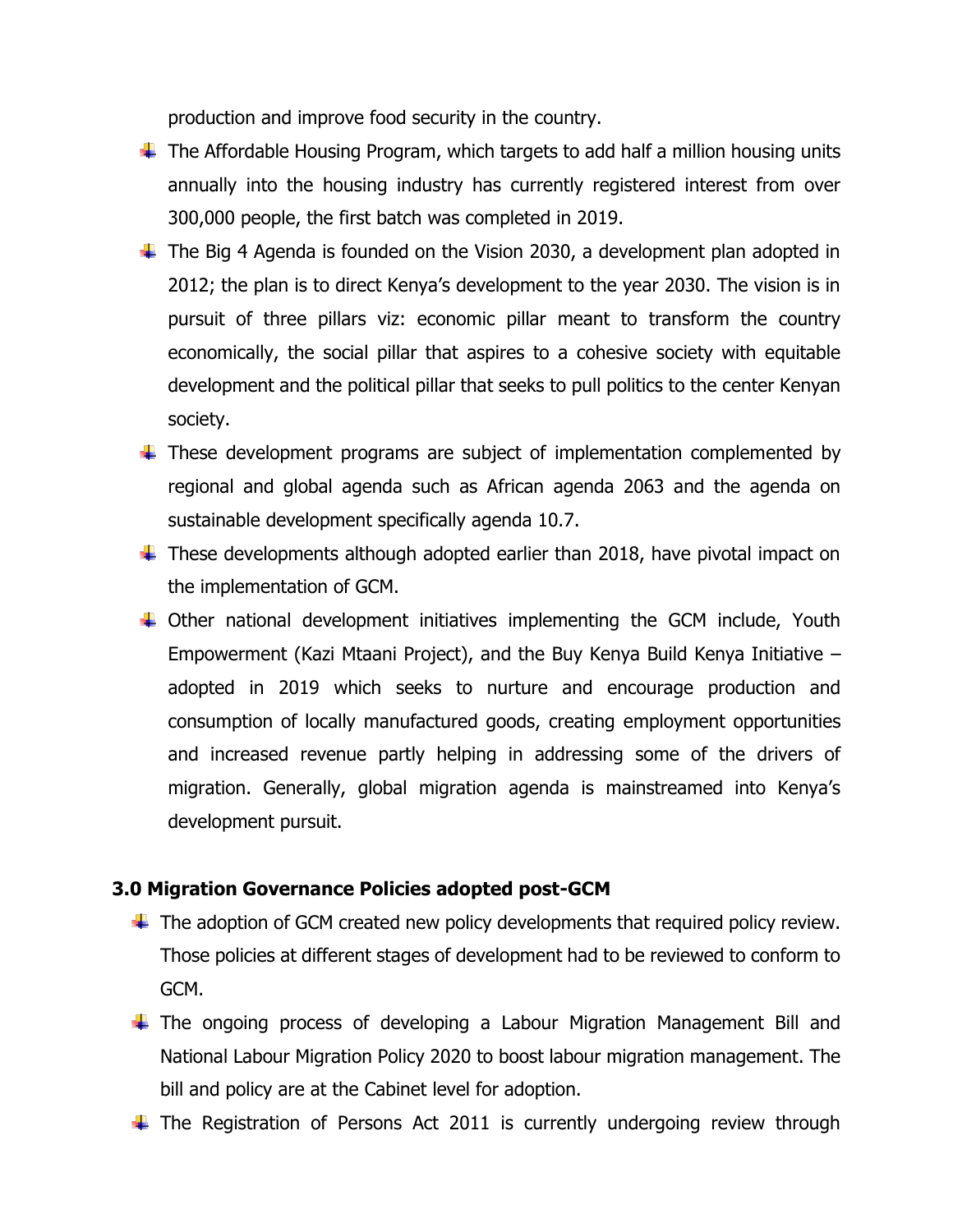Registration of Persons Amendment Bill 2019, to include the third gender/third sex into the register of persons in compliance with recommendations of a taskforce established by a judicial order on inclusion of the third sex marker into national register.

- $\ddot{\phantom{1}}$  This was proceeded by the inclusion of the third gender marker into the national census 2019 that capture persons with "other gender" for the first time.
- $\ddot{+}$  Additionally, the Counter Trafficking in Persons Act, 2010 is undergoing review to address the gaps and infuse good practice including some of the aspirations of the GCM into the Act for efficient management of Trafficking.
- $\ddot{+}$  The Enactment of Data Protection Act, 2019 to protect personal data including data on migrants.
- Kenya has already undertaken the development of the  $2<sup>nd</sup>$  phase of the National Migration Governance Indicators (MGI) and a report to that effect have been consolidated and submitted. Currently ongoing is the phase of the first ever local MGI Assessment for Mombasa and Nairobi Counties.
- $\ddot{+}$  The Kenya Country Migration Profile, which provides a detailed overview of Kenyan migration was updated and launched in 2019.
- The review of National Social Protection Policy in compliance to ILO social protection recommendations adopted in 2012 is in the process.
- $\ddot{+}$  The proposed National Migration Policy 2019 that seeks to provide a comprehensive approach to migration governance is at Cabinet level for consideration. The adoption of this policy will be a big boost to migration management given that Kenya operates without a tacit migration policy.

## **4.0 Policies and/or provisions in policies developed or incorporated in relation to women migrant workers, child migrants, undocumented migrants, or any other category of migrants**

 $\ddot$  The National Employment Authority launched an online/electronic platform for recruitment of domestic workers (MUSANED) from Kenya to Saudi Arabia for protection of domestic workers, majority of whom are women. There is a possibility of expansion of a similar platform to other countries receiving Kenyan domestic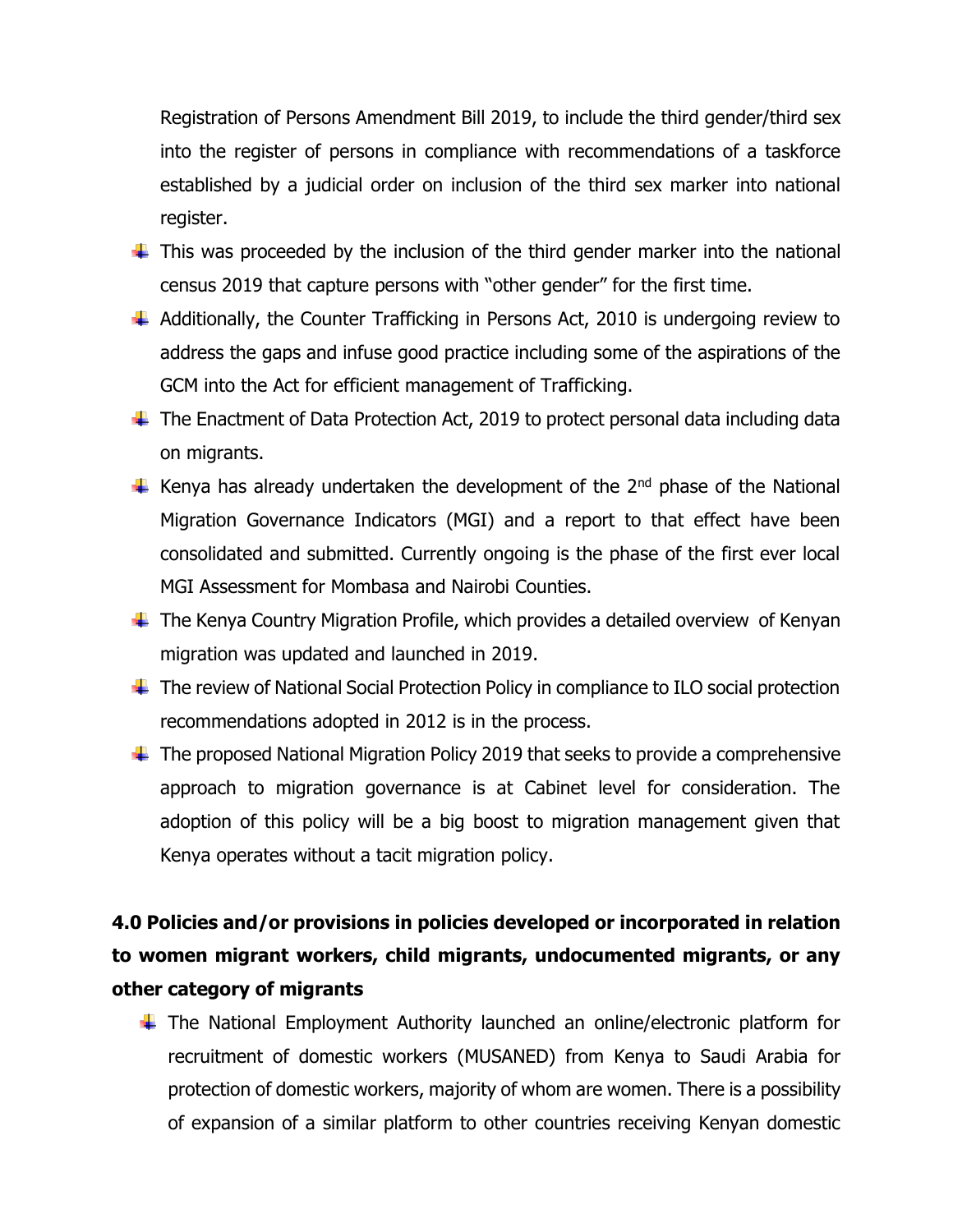labour, including other skills and professions.

- $\ddot$  The National Employment Authority established a pre-departure training program for potential Kenyan migrant workers on life/work events in destination countries.
- The number of Labour Attachés seconded to missions abroad in Qatar, Saudi Arabia and & UAE increased to two each with possibility of increasing consular services personnel to Jordan, Lebanon, Yemen and Iraq.
- $\ddot{\phantom{1}}$  The government formed an inter-ministerial committee in charge of reviewing all the Bilateral Labour Agreements with the aim of enhancing the negotiating for both skilled and unskilled labour migrants from Kenya especially women migrants.
- $\ddot$  The Kenya National Commission on Human Rights (KNCHR) has been engaging state and non-state actors to ratify the convention on Migrant Workers and Members of their Families to provide more protection to migrant workers in Kenya.
- $\ddot$  The KNCHR has engaged 60 Recruitment Agencies with regard to empowering them to safeguard migrants' rights through adopting ethical recruitment and combating human trafficking.
- $\ddot{\phantom{1}}$  The ILO has been engaging Ministry of Labour on the implementation of Child and Forced Labour frameworks and capacity building of Kenya Governments officers on child labour, forced labour and violations of acceptable conditions of work – this is a 3-year project (2020 -2023).

#### **5.0 Policies adopted due to regional migration dynamics**

- Several policies already discussed above have regional influence in their development. An example is the proposed national migration policy that mainstreams both the IGAD regional migration policy framework and the revised AU migration policy framework and plan of action. These policy frameworks have greatly influenced the proposed policies.
- $\ddot{\phantom{1}}$  Similarly, harmonization of Labour migration policies in the East and Horn of Africa is ongoing with the aim of having a common approach on labour migration to eliminate policy variations that provide loopholes that are exploited by transnational criminal networks including perpetrators of trafficking and smuggling.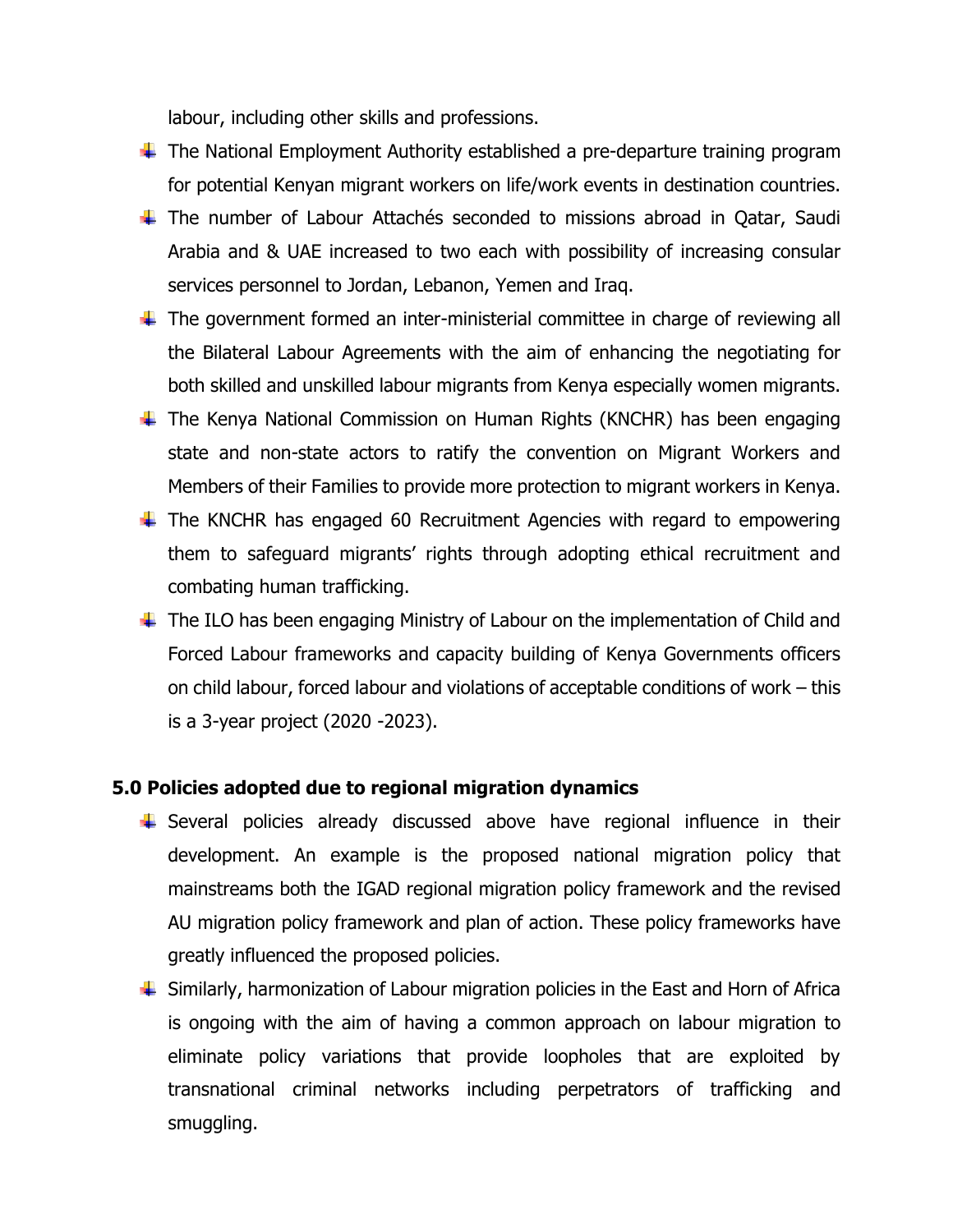- $\ddot$  Kenya is also a participant in the ongoing IGAD program on harmonization of migration data in the Region that seeks to provide a collective approach at migration data management.
- $\overline{\phantom{a}+}$  Being a member of the EAC, Kenya is working closely with the EAC Secretariat and the EAC Member States of on the ongoing g process of formulation of EAC Labour Migration Policy in line with the EAC regional integration aspirations.
- $\ddot$  Kenya was also among the EAC Partner States who agreed to establish an EAC Regional Consultative Process (RCP) on Migration, in a Ministerial Session in Nairobi in March 2022.
- $\ddot$  Additionally, Kenya actively participates in regional migration processes such as the IGAD Free Movement of Persons and Transhumance that resulted into the endorsement of IGAD Free Movement of Persons and Transhumance Protocol in Khartoum in 2020. Moreover, the validation of IGAD roadmap on implementation of the previously mentioned protocol.
- $\ddot{+}$  There is continuous engagement and dialogue between NCM and IGAD Secretariat on migration governance through a whole of government and whole of society approach. This has significant influence on present and future policy dimension.

#### **6.0 Institutional Reforms to Respond to the GCM**

- $\ddot$  The adoption of GCM significantly enhanced understanding and appreciation of migration governance architecture globally and at regional and national level. The GCM automatically became the reference point and good practice.
- $\ddotplus$  However, Kenya has sought to implement these aspiration through strengthening existing institutions and policy frameworks as opposed to creation of new structures.
- $\ddot{\phantom{1}}$  For instance, enhancement of the NCM through continuous mapping of relevant stakeholders and infrastructural support to boost GCM implementation.
- $\ddotplus$  The adoption of online visa system applicable to all nationals wishing to visit Kenya, the enhancement of the Kenyan passport to e-passport to support safe, orderly and regular migration and improved border management strategies through modernization and digitization of most borders and border procedures in line with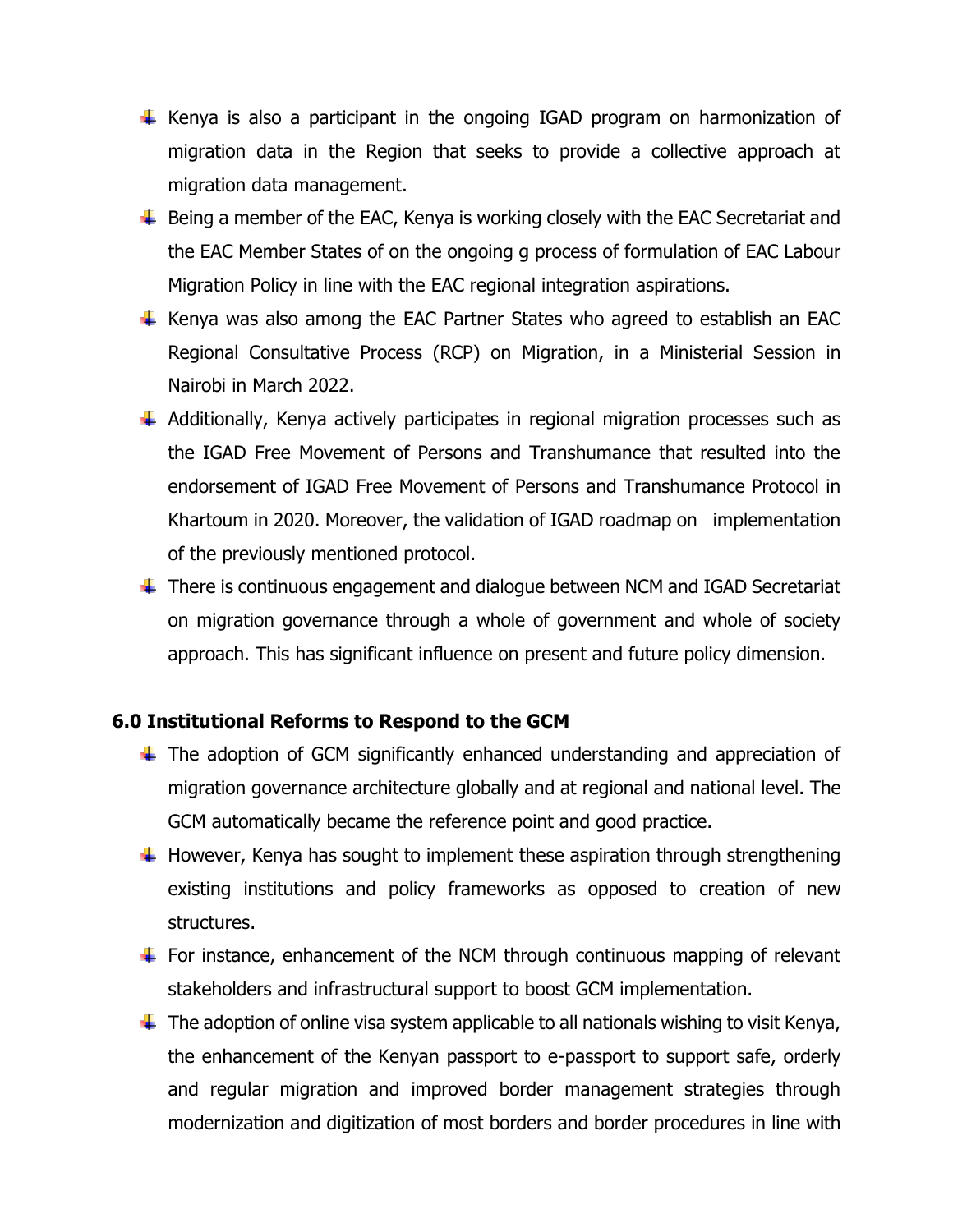GCM principles.

## **7.0 Regional, Sub-regional and Cross-regional Strategies, Frameworks, and Implementation Plans, Challenges and Gaps**

- $\ddotplus$  Various regional arrangements have sought to adopt implementation strategies in line with their priorities and peculiarities. For example, the AU action plan on the implementation of the GCM, the IGAD roadmap on free movement of persons within the IGAD region among others. Kenya has been instrumental at every stage of the development and implementation of these programs.
- $\ddot{+}$  Implementation of regional strategies is not without its challenges such as lack of resources to undertake a regional activity, lack of goodwill from member states due to different and competing priorities, divided loyalty due to overlapping regional memberships and internal socio-political and economic dynamics, which impedes implementation of GCM.
- $\ddot$  The NCM has played a significant role in implementation of these programs through resource mobilization, providing collaboration platform, partnership support and direct participation in implementing some of these programs such as the migration data program.
- $\ddot{+}$  The NCM developed a 3-year implementation Action Plan of the GCM (2020-2022) that encompasses a whole of government and whole of society approach.
- $\ddotplus$  The major challenge in implementation has been paucity of appropriate resources, , poor timing of some programs, lack of feedback, monitoring, and evaluation frameworks.

### **Section 4: Progress on Implementation of GCM Objectives**

The government of Kenya through the Directorate of Immigration and Citizenship Services and by extension the National Coordination Mechanism on Migration (NCM) has adopted a whole of government and whole of society approach in developing the GCM implementation plan.

### **Objective 1: Collect and utilize accurate and disaggregated data as a basis for**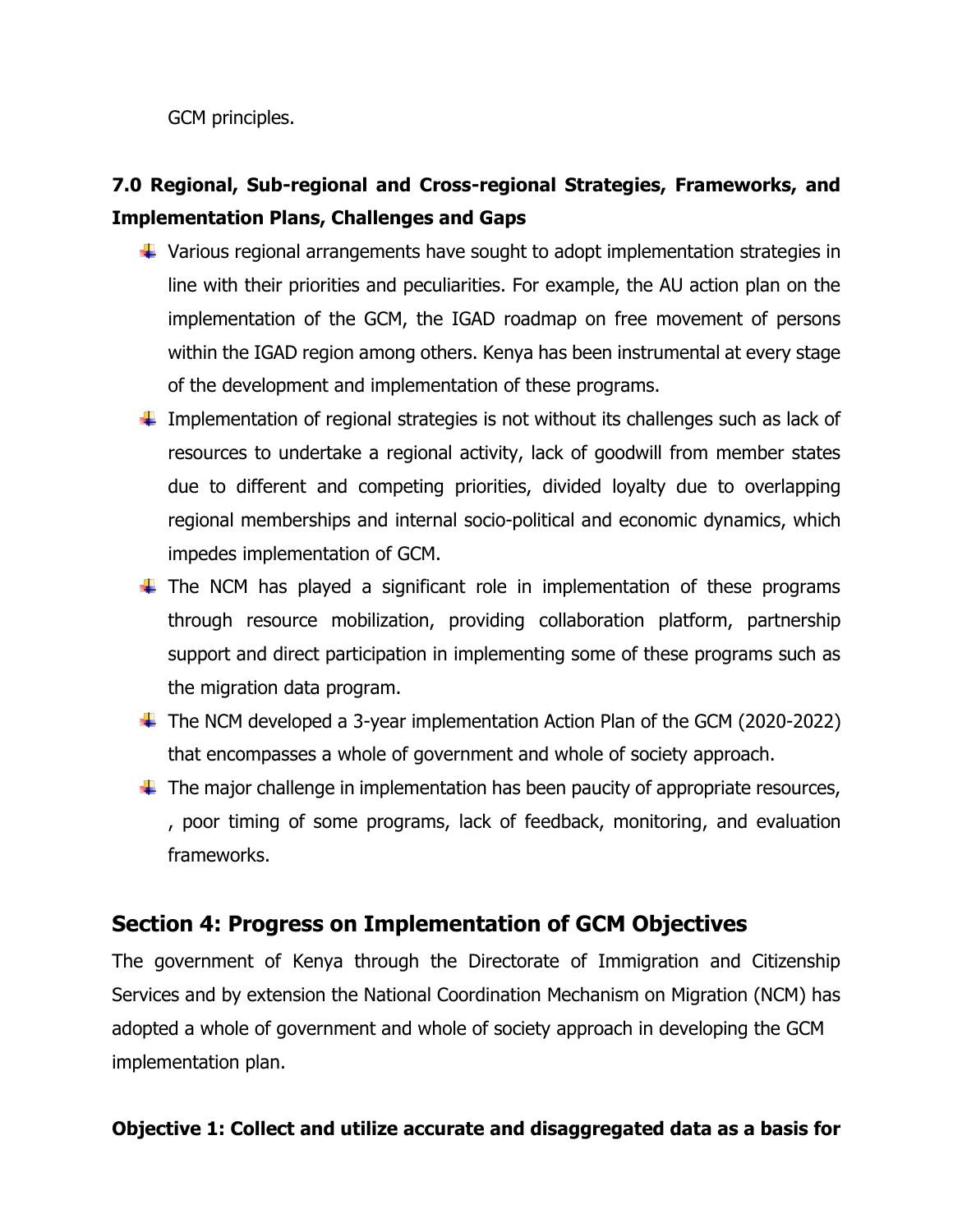#### **evidence- based policies.**

- ↓ Development and validation of the Standard Operating Procedures (SOPs) on migration data management by all NCM stakeholders.
- $\ddot$  Finalization of the Memorandum of Understanding (MOUs) on data sharing, exchange, and dissemination. This will help in harmonization of migration data at national level, hence helping in formulating evidence-based policies.
- $\ddot$  Kenya also updated their Migration Country Profile in 2018.
- Establishment of Kenya Institute of Migration Studies, a Center of Excellence offering Post Graduate Diploma in Migration Studies to migration practitioners in the IGAD Region.
- $\overline{\phantom{a}}$  Enactment of Data Protection Act, 2019.
- $\ddot$  Inclusion of migration questions in the 2019 National Population Census. The census questionnaire included numerous questions related to emigrants, including the country of the first destination, the reason for departure, and remittance.
- $\ddotplus$  Roll out of Huduma (Service) registration, migrants included in the identification.
- $\ddot$  Annual reporting on trafficking in persons by Kenya to Office to Monitor and Combat Trafficking in Persons, feeding into the US Trafficking in Person Report
- $\ddot$  Report on remittance survey launched in December 2021 by Central Bank of Kenya.
- $\ddot$  Kenya economic survey report launched in 2021, included data on registered refugees and asylum seekers.
- $\ddotplus$  Kenya Demographic Health Survey 2022 conducted, includes a migration module.
- $\ddot{\phantom{1}}$  Economic Survey 2021 contains internal and international migration data.

### **Objective 2: Minimize the adverse drivers and structural factors that compel people to leave their country of origin**

- $\ddot$  The Government of Kenya in collaboration with IOM and FAO developed a guidance tool of mainstreaming migration into development planning in sectors such as agriculture, social protection and rural development.
- $\ddotplus$  Kenya launched and enhanced two programs for youth namely Kazi Mtaani project now in phase three and Kenya youth employment opportunities program phase 5.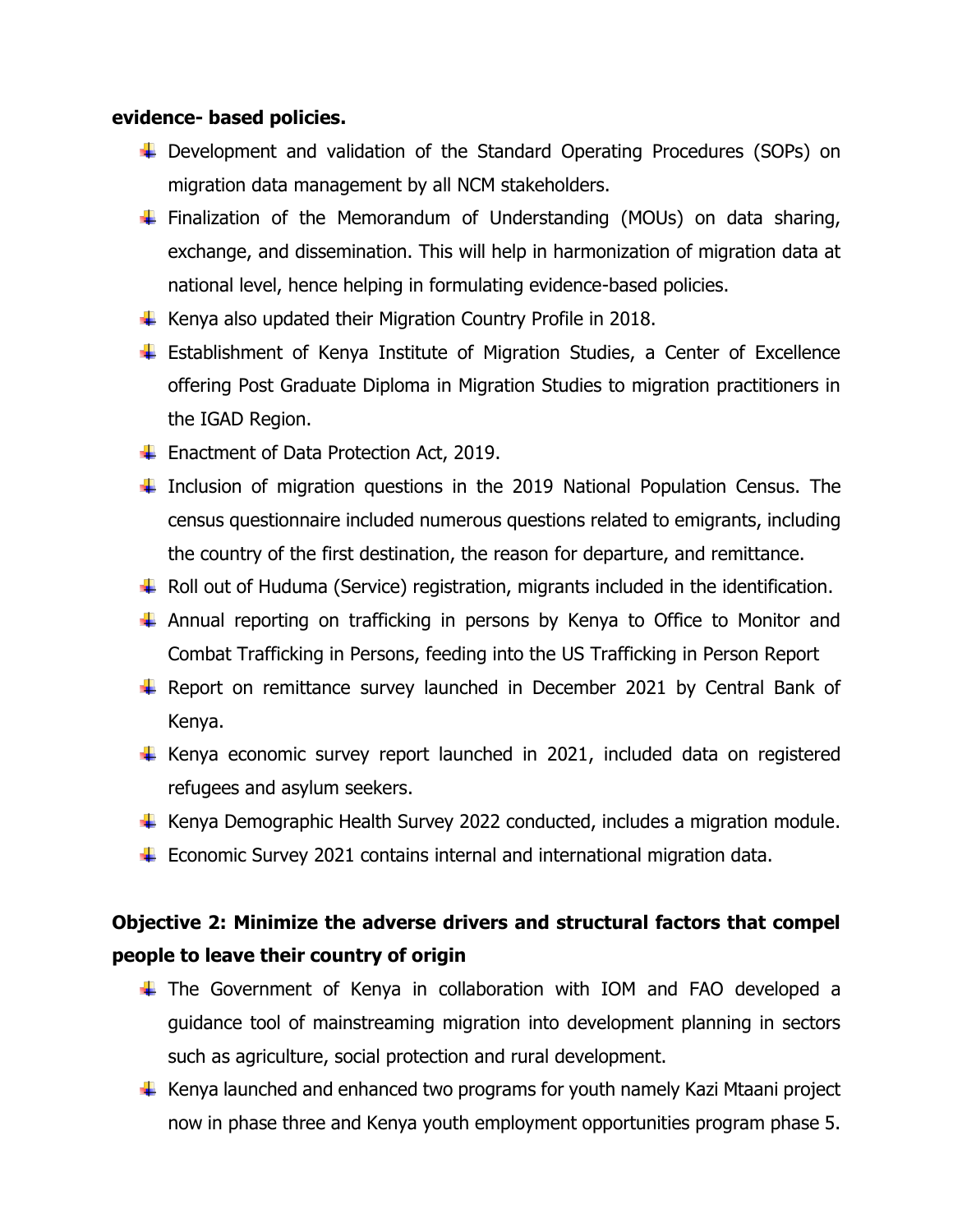- $\ddotplus$  Kenya through National Employment Authority has launched an online/electronic platform for recruitment of domestic workers (MUSANED) - this has enhanced protection of domestic workers who are destined for Gulf Cooperation Countries (GCC) labour markets (Qatar UAE and Saudi Arabia).
- $\ddot{\phantom{1}}$  Launching of Peace Building programmes for promoting peace in the coastal region through conducting peace dialogues, Prevention of violence and therefore address drivers of migration.
- Kenya is in the process of establishing a migrant welfare fund.
- $\ddotplus$  Introduction of National Industrial Traineeship Programme

### **Objective 3: Provide accurate and timely information at all stages of migration**

- $\ddot{\phantom{1}}$  Initiated activities to expand the scope of the Kenya Labour Migration Information Website," as a source of credible, factual, and reliable information for prospective Kenyan migrant workers seeking employment in the Kingdom of Saudi Arabia, United Arab Emirates, the State of Qatar and Jordan.
- $\ddot$  Creation of E-visa, E-passports by the Directorate of Immigration and Citizen Services.
- $\ddot$  Enhancement of E-citizen services through infrastructural investment such as internet.
- $\ddot{\phantom{1}}$  Digitization of identification and documentation for birth certificates and identity cards including - online application and payment for these services.
- $\ddot{\phantom{1}}$  Establishment of pre-departure training and county specific awareness creation.
- $\frac{1}{\sqrt{2}}$  Enhancement of Huduma centers as information centers
- $\ddotplus$  Updating of the pre-departure handbook to include all elements of labour migration.
- $\ddot$  Training of private employment agencies on various migration issues including migrant protection by KNCHR.
- $\ddot$  National Employment Authority (NEA) established a portal with the list of accredited Private Employment Agencies (PRAs)
- $\ddot{\phantom{1}}$  Establishment of oversight and community feedback mechanism on labour migrant workers by Ministry of Labour developed in 2021.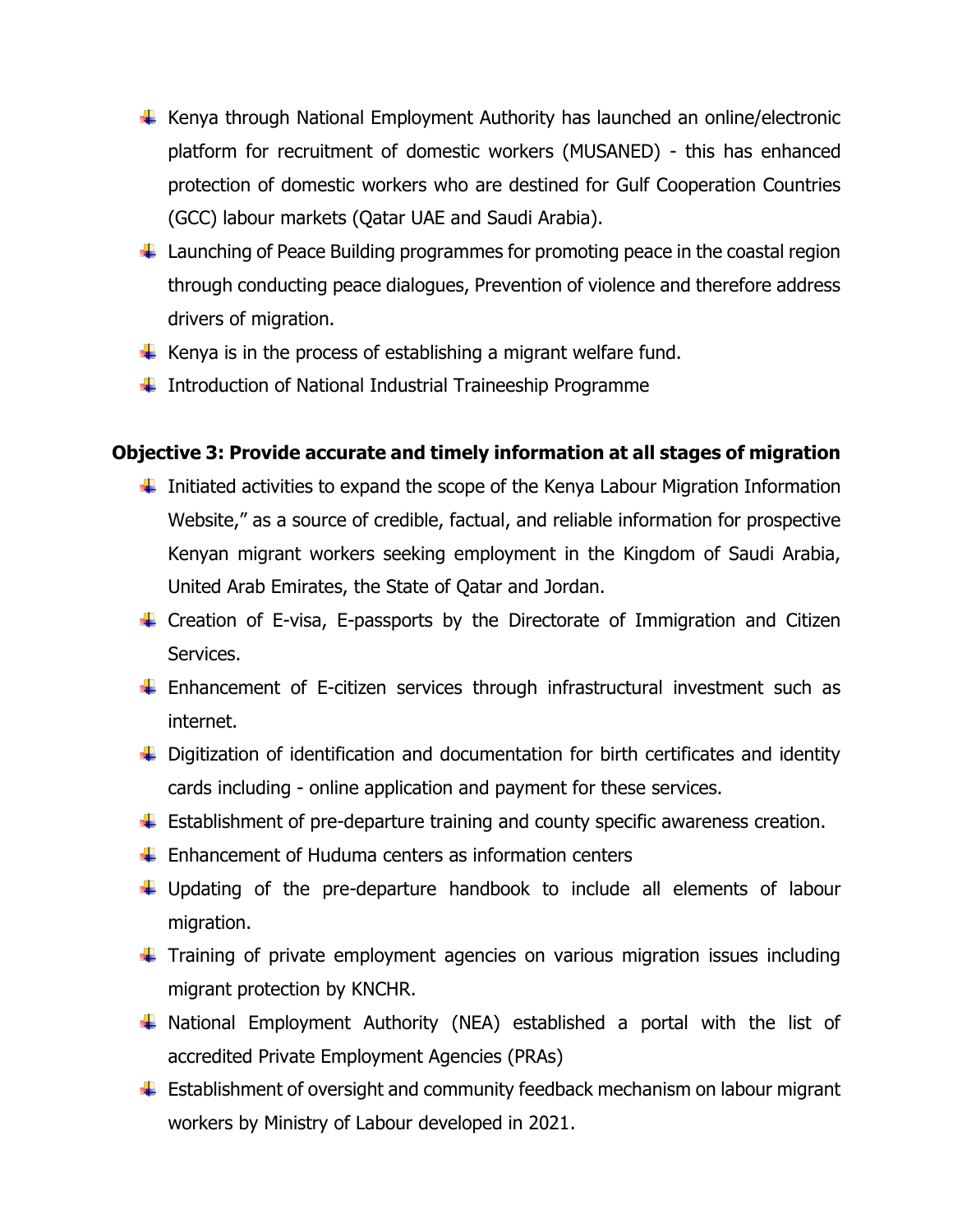- ↓ Upgrade of the NEA Information Management System (NEAMIS) in 2022, enabling migrants to give feedback.
- ↓ Upgrade and digitalization of National Service Provider Directory for victims of trafficking (VOTs), to be hosted by KNCHR in Horn of Africa.
- $\ddot$  Kenya is in the process of developing the Migration Governance Indicators (MGI) assessments at the national and local level (Mombasa and Nairobi).

## **Objective 4: Ensure that all migrants have proof of legal identity and adequate documentation**

- $\ddot{+}$  Digitalization of civil registration system to enhance registration of migrants Constitution and gazettement of a National Taskforce on Statelessness – (Mapping is ongoing to recognize the Shona and Pemba communities).
- **Establishment of NIIMS and issuance of Huduma number to ensure that the that** all migrants have legal identity for easy access to government services.
- $\ddot$  Opening of new Missions in Ghana, Senegal and Djibouti; and strengthening issuance of e- passport to Kenyans diaspora in London, New York, Berlin, Pretoria, Dubai and Paris.
- $\ddot$  Extension of Huduma number to all people in Kenya including migrants (the number is a unique identifier to all persons).
- $\ddot{+}$  Continuous digitalization of civil and national registration systems to enhance registration of migrants.
- $\ddot$  The Shona community Recognized on 28th July 2021 and accorded certificates by government to 1647 persons.
- Introduction of electronic government and visa system.
- $\ddot$  Huduma Bill For everyone (including migrants) without discrimination for easier access to services.
- $\ddot$  Continuous use of forensic lab to respond to fraud cases.
- $\ddot{+}$  Ongoing issuance of e-passport to Kenyans diaspora in London, New York etc. Kenyans in Diaspora continue receiving registration services in the diaspora.
- $\ddot$  The Refugee Act (2020) was enacted and came into effect in February 2022 to facilitate the inclusion of Refugees in Kenya.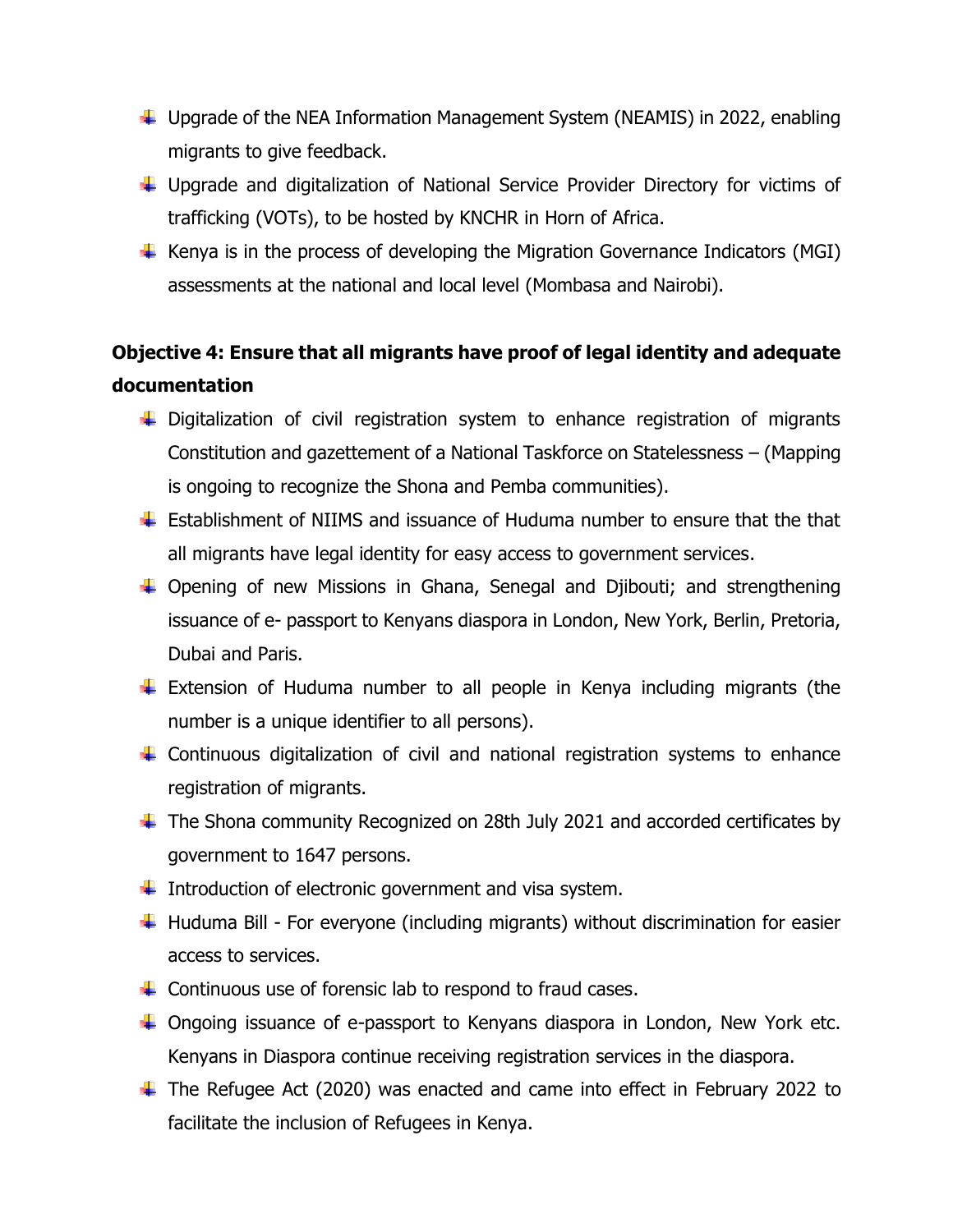- $\ddotplus$  90% of Refugees registration is automated around the country.
- $\ddotplus$  Automation of NEA services strengthened- have hotline number for migrants both local and international.

### **Objective 5: Enhance availability and flexibility of pathways for regular migration**

- $\ddot{\phantom{1}}$  Formation of inter-ministerial committees in charge of reviewing the Bilateral Labour Agreements.
- ↓ Endorsement of process to adoptof the Protocol on Free Movement of Persons and Transhumance within the IGAD region.
- $\ddot$  Introduction of online Visa and permits processing systems to reduce the processing time, increase predictability and transparency.
- $\ddot{+}$  Government extended amnesty to foreigners whose visas expired and migrant residents whose work permits expired during the Covid-19 period.
- $\ddot$  Continuous investment in modernization of all borders through infrastructure upgrades, adoption of border technologies and surveillance systems.
- $\ddot$  In 2021, Kenya signed health worker Bilateral Labour Agreement with United Kingdom (UK) to promote the growth of professionals working in the health sector through exchanges involving cancer research and treatment, COVID-19 vaccines, and genomic sequencing.
- $\ddot$  Kenya among Partner States that establish an East African Community Regional Consultative Process on Migration (EAC-RCP) as a platform for information-sharing and policy dialogue dedicated to discussing specific migration issue(s) comprehensively among the EAC Partner States.
- $\ddot$  Kenya successfully chaired and hosted the first and second conference of the Regional Ministerial Forum for Harmonization of Labour Migration (RMFM) on EHoA- portability of social protection, rights of migrant workers. IGAD & EAC region Labour Ministers met in Nairobi in January 2020 and March 2022 to harmonize labour migration policies in the region (Nairobi Process).
- $\ddot$  Continuous visa regulations implementation to foster safe and hustle-free travel.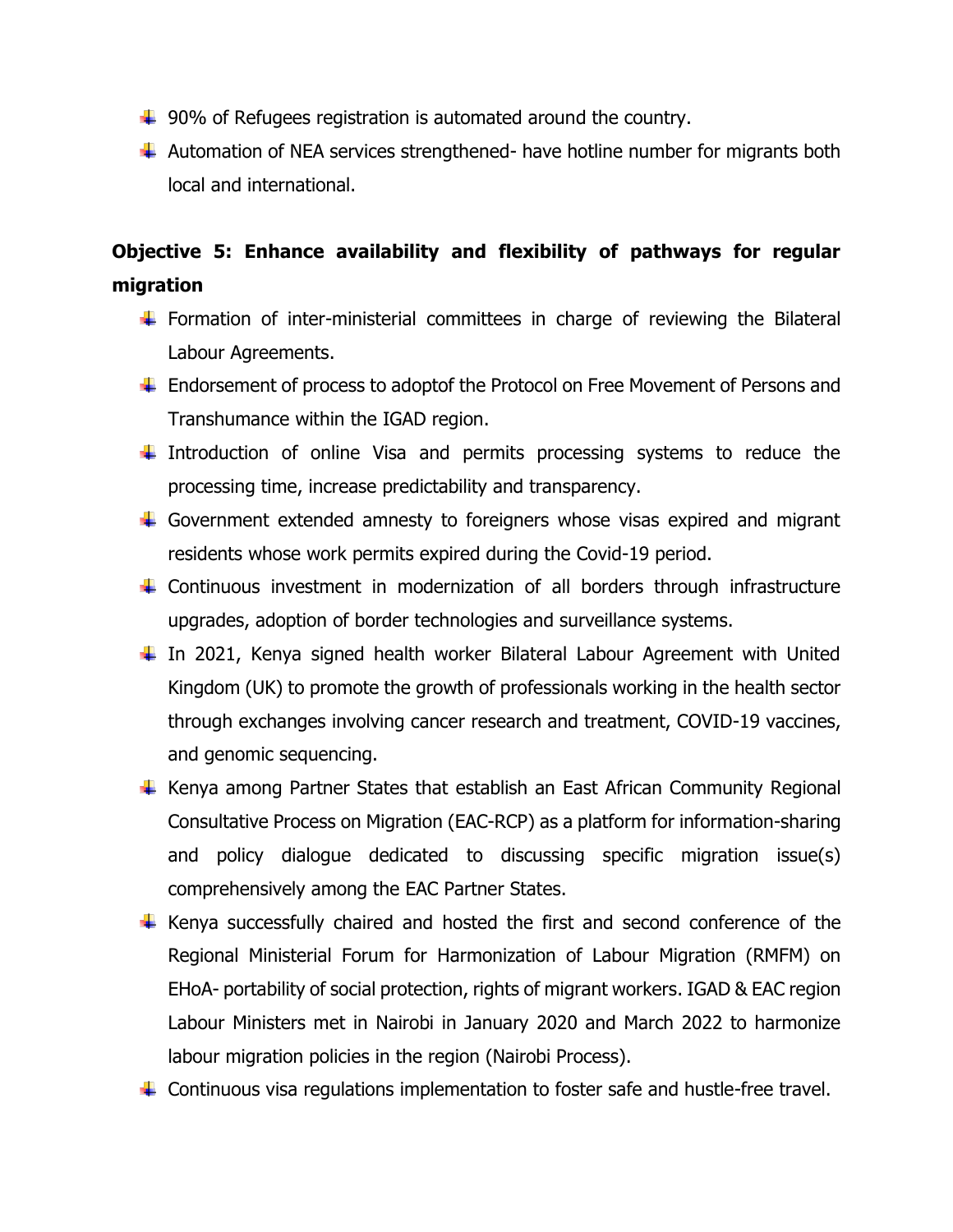### **Objective 6: Facilitate fair and ethical recruitment and safeguard conditions that ensure decent work**

- ↓ Draft National Labour Migration Policy and Labour Migration Management Bill, 2020 are both at Cabinet level.
- $\ddot$  The KNCHR has been engaging state and non-state actors to ratify the International Convention on Migrant Workers and Members of their Families.
- $\ddot$  Continuous engagement of ILO and Ministry of Labour on the implementation of Child and Forced Labour frameworks.
- Training of migrant workers by NEA and National Industrial Training Authority (NITA).
- Training of licensed and registered private employment agencies on ethical recruitment by IOM on IRIS standards in March 2019.
- $\ddot$  KNCHR engaged 60 Recruitment Agencies with regard to empowering them to safeguard migrants' rights through adopting ethical recruitment and combating human trafficking.
- $\ddot$  The Government of Kenya has signed an BLA with Kingdom of Saudi Arabia in 2017, which became operationalize in 2019, for domestic workers.
- $\ddotplus$  An MoU between Kenya and the Netherlands has been initiated on labour migration targeting skilled industrial workers.
- $\ddotplus$  Reviewing the Regulation for Private Employment Agencies.
- ↓ Developed a system to capture Labour Migration Data within NEAIMS.
- $\ddot$  Reviewing Code of Conduct for Foreign Recruitment Agencies to enhance their self- regulation
- $\ddotplus$  ILO undertaking programs with NEA- helps in predeparture training, recording issues of complaints and normal enquiries
- ↓ COTU negotiated trade unions to trade unions agreements/cooperation with Gulf Cooperation Countries (GCC) based trade Unions.
- $\ddot{+}$  Educating returnees on their rights and how to access and use the NEA website.
- $\ddotplus$  The Government of Kenya in collaboration with IOM is conducting training for PRAs under IRIS to ensure ethical recruitment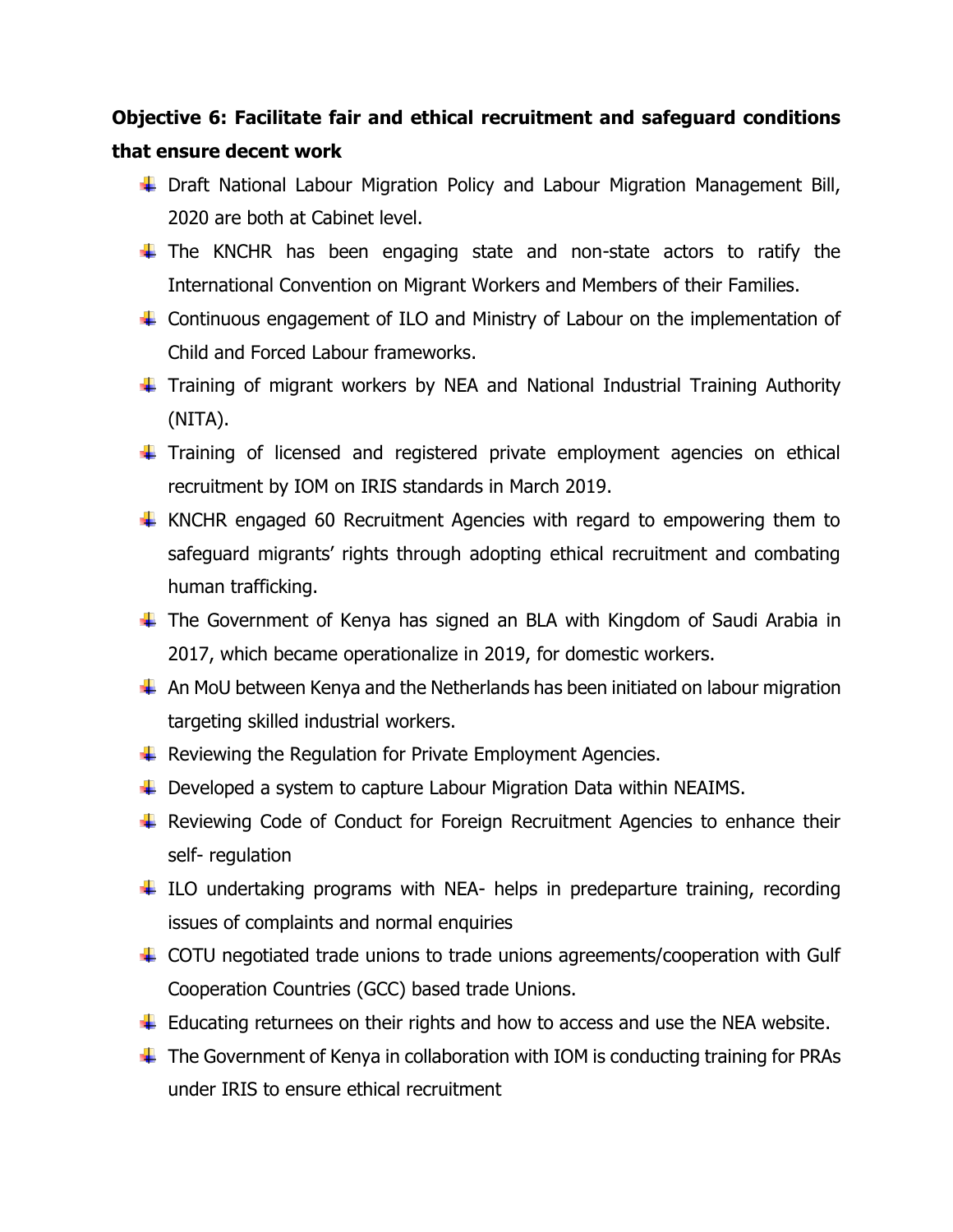#### **Objective 7: Address and reduce vulnerabilities in migration**

- $\ddot{\phantom{1}}$  Initiated discussions on the establishment of migrant welfare fund
- Continuous issuance of work permits for EAC partners gratis Registration of Persons Amendment Bill 2019 (incomplete) Inclusion of third gender in the population Census, 2019
- Strengthening capacity building of Kenya Governments officers on child labour, forced labour and violations of acceptable conditions of work - 3-year project (2020-2023).
- ↓ Establishment of Victim Assistance Trust Fund by Counter Trafficking in Persons Secretariat (to be fully operational).
- County Action Plans (CAP) against violent extremism have been developed and operationalized in different counties (local level) in Kenya.
- $\ddot{\phantom{1}}$  In November 2021, the President enacted the new Refugees Act (2021) that opens access to education, livelihoods and integration opportunities for refugees living in Kenya.
- The Special Taskforce on Children Matters under the National Council of Administrative Justice is on the final stage of developing strategy on Justice for children, including children in the move.
- $\ddot$  The Witness Protection Agency is developing the reciprocal regulations, addressing the issues of migrants as witnesses in crimes, including trafficking in persons.
- $\ddot{\phantom{1}}$  The Witness Protection Act is under amendment, addressing the issues of migrants as witnesses in crimes, including trafficking in persons.
- $\ddot$  The Children Act under the process of amendment, addresses children on the move.
- $\ddotplus$  Recognition of stateless communities, example the Shona community
- $\ddot{\phantom{1}}$  In Kajiado County, an Advisory Council Subcommittee on Child Labour and Counter Child Trafficking operationalized, subcommittee focuses on awareness creation and campaign against child labour and rescue.

## **Objective 8: Save lives and establish coordinated international efforts on missing migrants**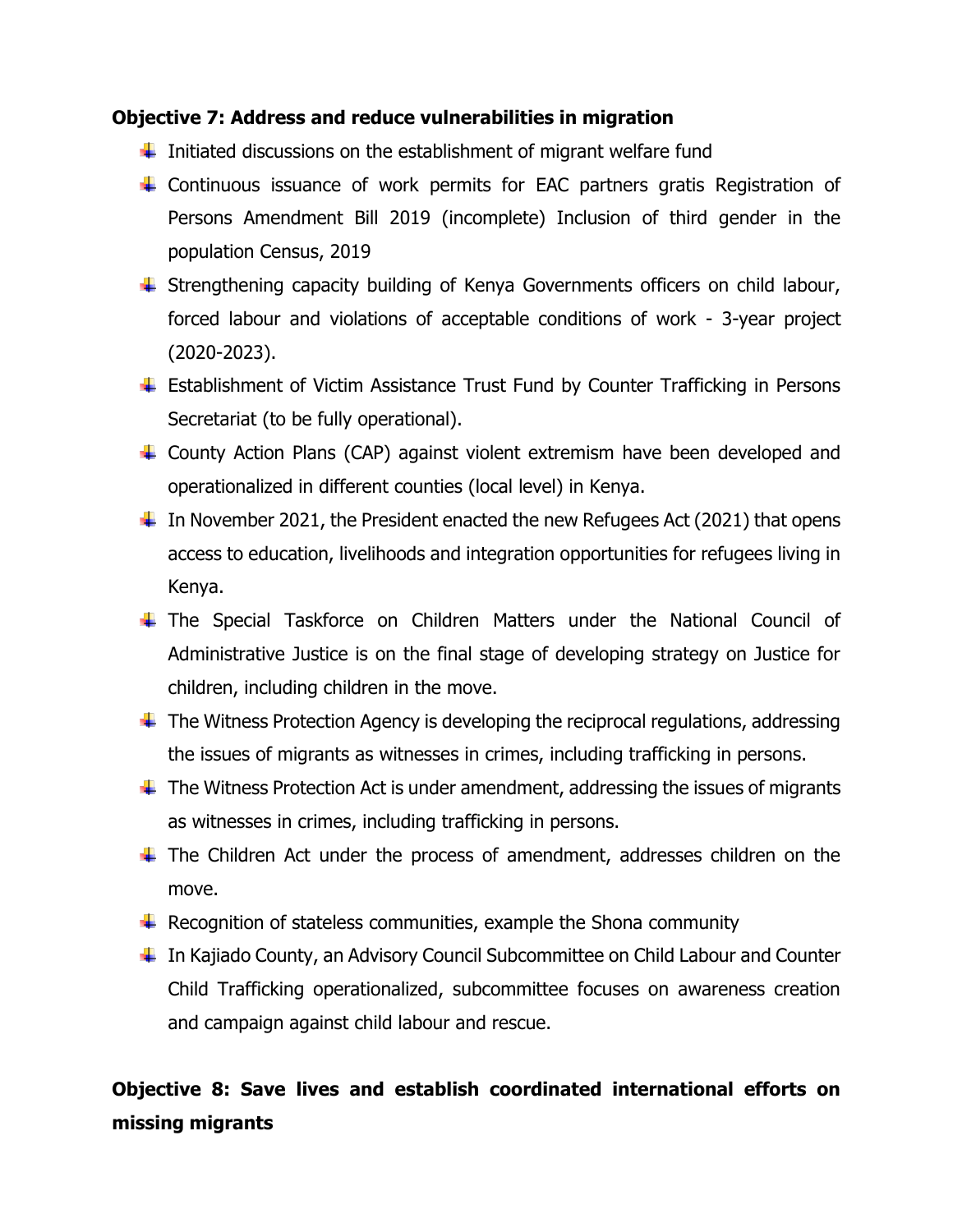- $\ddot$  The Government of Kenya has continued to strengthen its efforts in tracing/identifying and facilitating remains of deceased migrants and Kenya diaspora through Ministry of Foreign Affairs and Consular Services.
- $\ddot$  Kenya embraced the MUSANED an electronic platform developed Assessment of Public Employment Services and Active by Saudi Arabia to facilitate recruitment of domestic workers. MUSANED's benefits include ease of contracting, reduced recruitment costs and increased transparency
- $\ddot{\phantom{1}}$  Continuous pre-departure training for migrants (particularly migrant workers).
- $\downarrow$  Regulation of private employment agencies.
- $\ddot{+}$  Labour Migration bill and Labour Migration Policy in progress (at cabinet level).
- $\ddotplus$  Nyumba Kumi Initiative (community policing initiative) successfully supported to trace migrants within Kenya.

### **Objective 9: Strengthen the transnational response to smuggling of migrants**

- Strengthening of the Border Management Secretariat and Committees (BCCOC, BMS, BMC).
- $\ddot{\phantom{1}}$  Capacity building of law enforcement agencies on irregular migration.
- $\ddot{\phantom{1}}$  Establishment of e-gates and facial recognition systems at the entry points
- $\ddotplus$  Awareness creation and establishment of migration County Focus groups by NCM, operationalized in 9 counties. Process is ongoing
- $\ddotplus$  Awareness raining on trafficking persons and smuggling through national referral mechanism (NRM) guidelines disseminations in 18 counties - still ongoing
- $\downarrow$  Ongoing Mapping exercises on migrant hotspots areas (smuggling roots in Kenya)
- $\ddot{\phantom{1}}$  Establishment and operationalization of checkpoints along major smuggling roads within Kenya.
- $\ddotplus$  Awareness creation on migrant rights, specifically differentiating smuggling and human trafficking rights in 17 counties by KNCHR.
- $\ddot{\phantom{1}}$  Sensitization of local leadership at the County and Subcounty Levels by NCM and establishment of County Migration Coordination Platforms. So far, these platforms have been established in nine counties.

### **Objective 10: Prevent, combat, and eradicate trafficking in persons in the**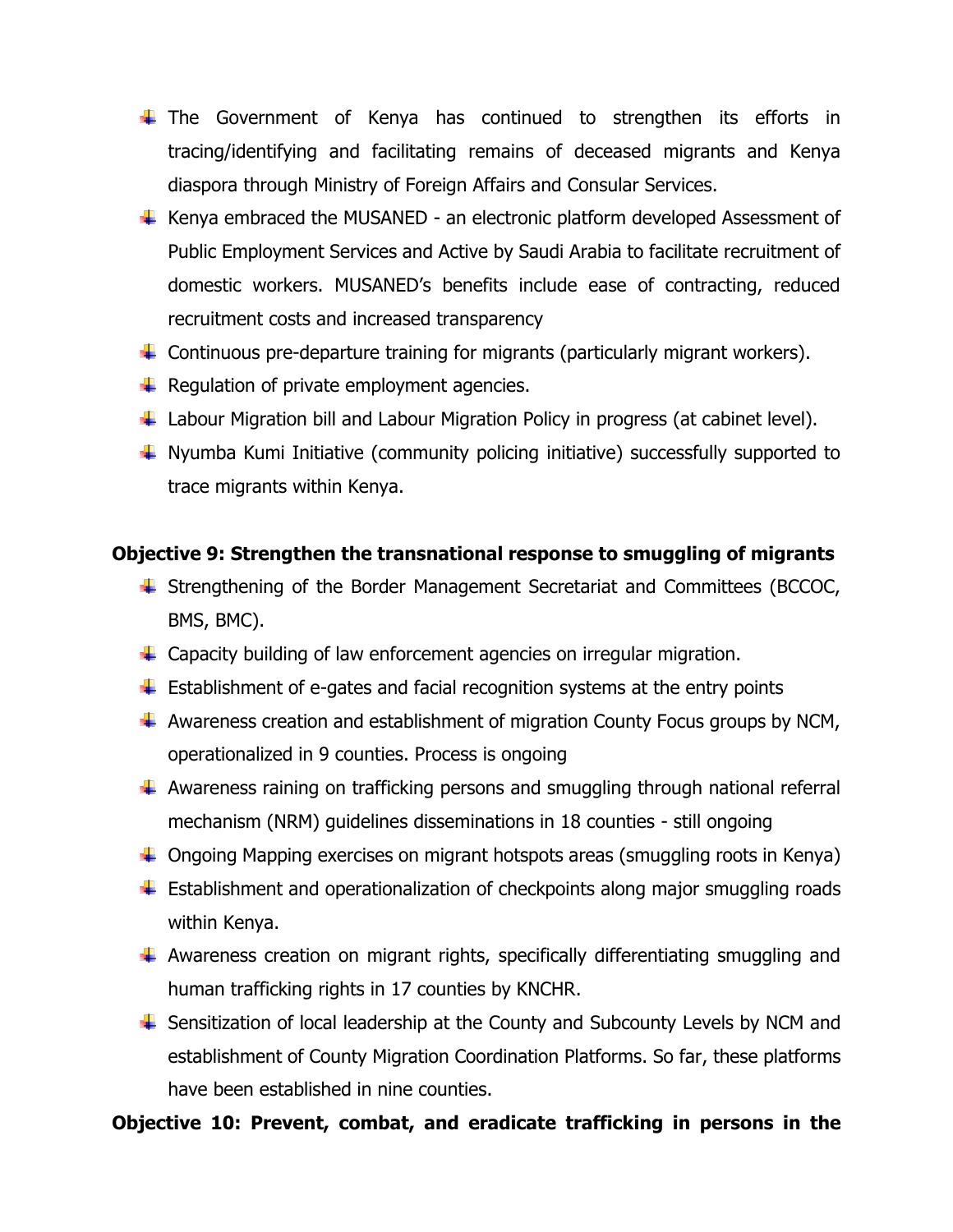#### **context of International Migration**

- $\ddot$  Kenya is under the process of implementing UNODC tool kit to combat trafficking in persons.
- Government of Kenya initiated the review of the CTiP Act, 2010.
- Government of Kenya finalized the regulations for CTiP Act, 2010to actualize access to the Victims Assistance Fund
- $\ddot{*}$  Allocation by government of Kenya increased to the Victims Assistance Fund was increased to \$ 400,000.
- ↓ Dissemination of National Referral Mechanism (NRM) in 16 counties targeting 480 stakeholders for capacity building and awareness creation on prevention of Counter TiP in EHOA by partners (UNODC, Expertise France).
- $\ddot$  Establishment of special unit for prosecution of transnational organized crime under Office of the Director of Public Prosecutions (ODDP).
- ↓ Establishment of safe houses/shelters by CSO's and NGOs to respond to migrants in distress and victims of trafficking.
- Operationalization of youth, women, PWDs funds (UWEZO) and promotion the linkages between various government funds.
- ↓ Developed the National plan of Action to Combat Trafficking in Persons 2021-2026 which is validated and awaiting launch.
- $\ddot{+}$  Counter trafficking in persons National Assistance Trust Fund Regulations were gazette in September 2020.
- $\ddot$  The allocation to the National Assistance Trust Fund increased by Government to 20 million Kenyan shillings.
- **The Counter Trafficking Person Advisory Committee members has been** constituted in 2020-2025.
- $\ddot{+}$  Board of trustees of the National Assistance Trust Fund to assist persons trafficked has been gazette for 3 years - 2022-2025.
- $\ddot{\phantom{1}}$  Draft guidelines to assist victims of trafficking has been developed awaiting launch.
- SOPs developed for combating labour trafficking, advancing investigation and prosecution of irregular recruitments and trafficking in persons offenses, and awaiting launch.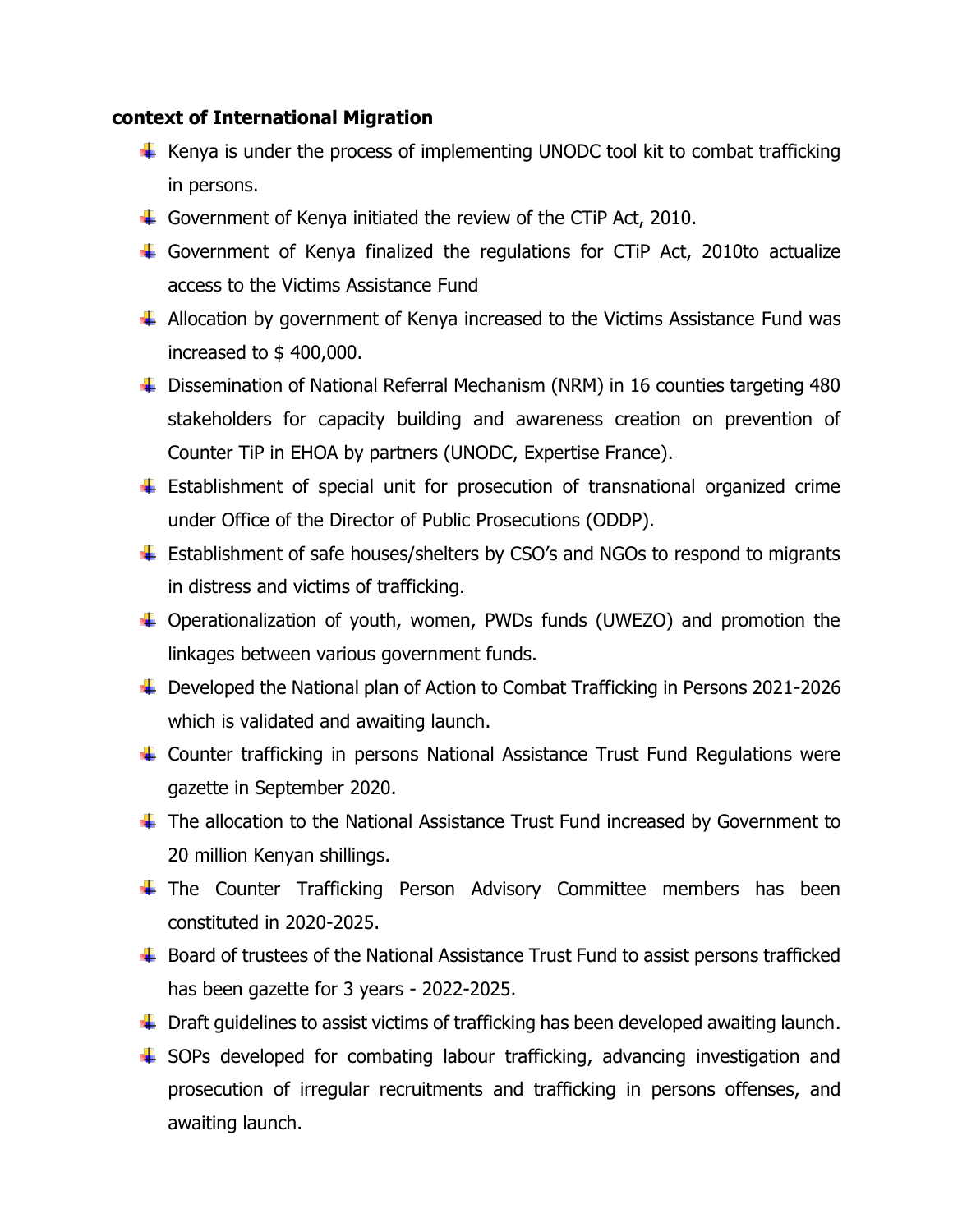- ↓ Second draft of MOU between Republics of Uganda and Kenya on prevention of human tracking in labour and employment is in place.
- $\ddot{+}$  Child protection information management system in place to capture data on child trafficking.
- $\perp$  A module has been produced to capture human trafficking disaggregated data and can be accessed by relevant users (NGOs, CSOs etc). This will go live in June 2022.
- $\ddot{+}$  Refurbishment of existing government facility to be a government run shelter for victims of trafficking has commenced.
- National referral mechanism dissemination to court users has been carried out in 19 counties.
- $\ddot$  Development of minimum standards of care for victims of trafficking has commenced.
- $\ddot{\phantom{1}}$  2020-2022,600 hundred victims of counter trafficking have been screened by the counter trafficking in persons secretariat and offered various services such as repatriation of156 victims of trafficking.
- $\ddotplus$  Witness Protection Agency has enhanced stakeholder sensitization within the justice system on trafficking persons.
- $\pm$  Review of Witness Protection Act of 2006 has started.
- $\ddotplus$  The Witness Protection Agency is developing protection reciprocal arrangement regulations.
- $\ddot{\phantom{1}}$  Roll-out of joint multi-agency assimilation training on CTIP
- $\ddot{\phantom{1}}$  Finalize a horn of Africa digital/Online directory for service providers targeting VOT and migrant in general.
- $\ddotplus$  The draft Labour Migration bill 2022 undergoing finalization.
- $\ddotplus$  Human Trafficking Study 2021 developed by National Crime Search Centre.
- $\ddot$  Kenya Institute of Migration Studies (KIMS) to start short courses on issues of trafficking and smuggling for non-state actors and everyone working on migration sector.

## **Objective 11: Manage borders in an integrated, secure, and coordinated manner**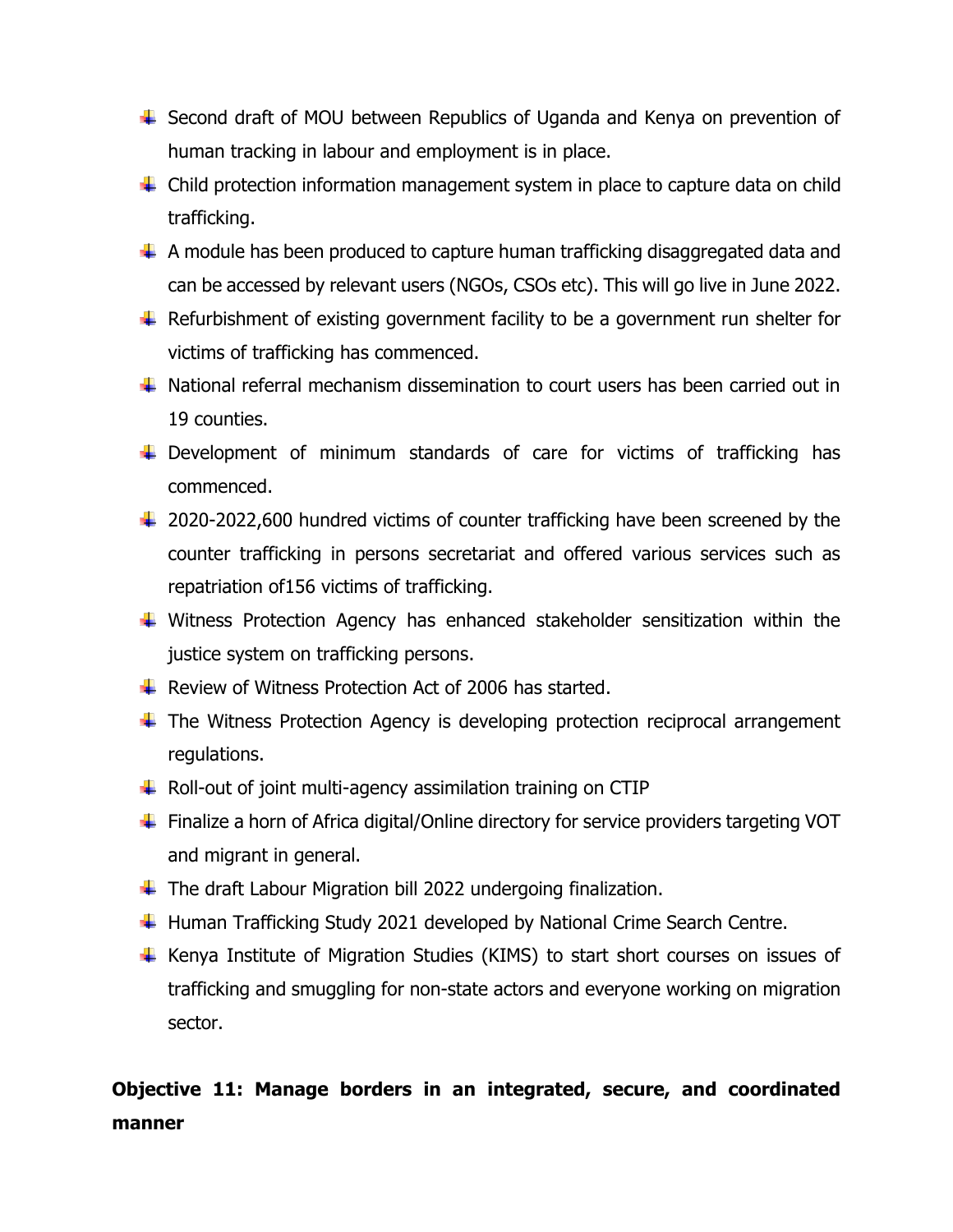- Facial recognition technology installation in Mombasa in addition to JKIA and Muhuru Bay
- $\ddot{+}$  Procurement of modern screening equipment's for Customs department at JKIA
- $\ddot{\phantom{1}}$  Establishment of the Forensic Document Examination laboratory at JKIA in 2019
- $\ddotplus$  Provision of document authentication equipment for POEs.
- $\ddot{\phantom{1}}$  Exchange visits with regional members states Development of COVID-19 Transport Protocols
- $\ddot$  Joint trainings on coordinated border management in the region organized by International Organisation for Migration
- $\ddot$  Sensitization campaigns for both public officers and communities on border management and migration is ongoing under the NCM County Outreach Program.
- Enhancement of one stop border points (OSBPs) and construction of additional. such borders between Kenya and Ethiopia.
- $\ddot{\phantom{1}}$  Kenya and Ethiopia signed in 2021 an operational procedure manual for the Moyale One Stop Border Post aimed at boosting trade and movement between the two countries. The manual guides border officers in the implementation of border management operations.
- ↓ IGAD region Integrated boarder management training manual validated to support in capacity building.
- 4 IGAD Regional Cross-border interagency working group on Immigration Border Management (IBM) established to strengthen cooperation.
- $\ddot{\phantom{1}}$  Joint Infrastructure development to enhance cooperation
- $\ddot$  Joint cross boarder meeting by counties at borders- to improve collaboration between two states.
- $\ddot$  The Government of Kenya with the support of development partners, including UNHCR and IOM does regular training to government officials on border points.
- $\ddagger$  In 2021, the Government of Kenya launched the Kenya Coordinated Border Management Programme for Government officers stationed at Kenya's points of entry and exit which includes a specialized curriculum that aims to enhance the whole-of-government approach between the agencies and ministries engaged in border management.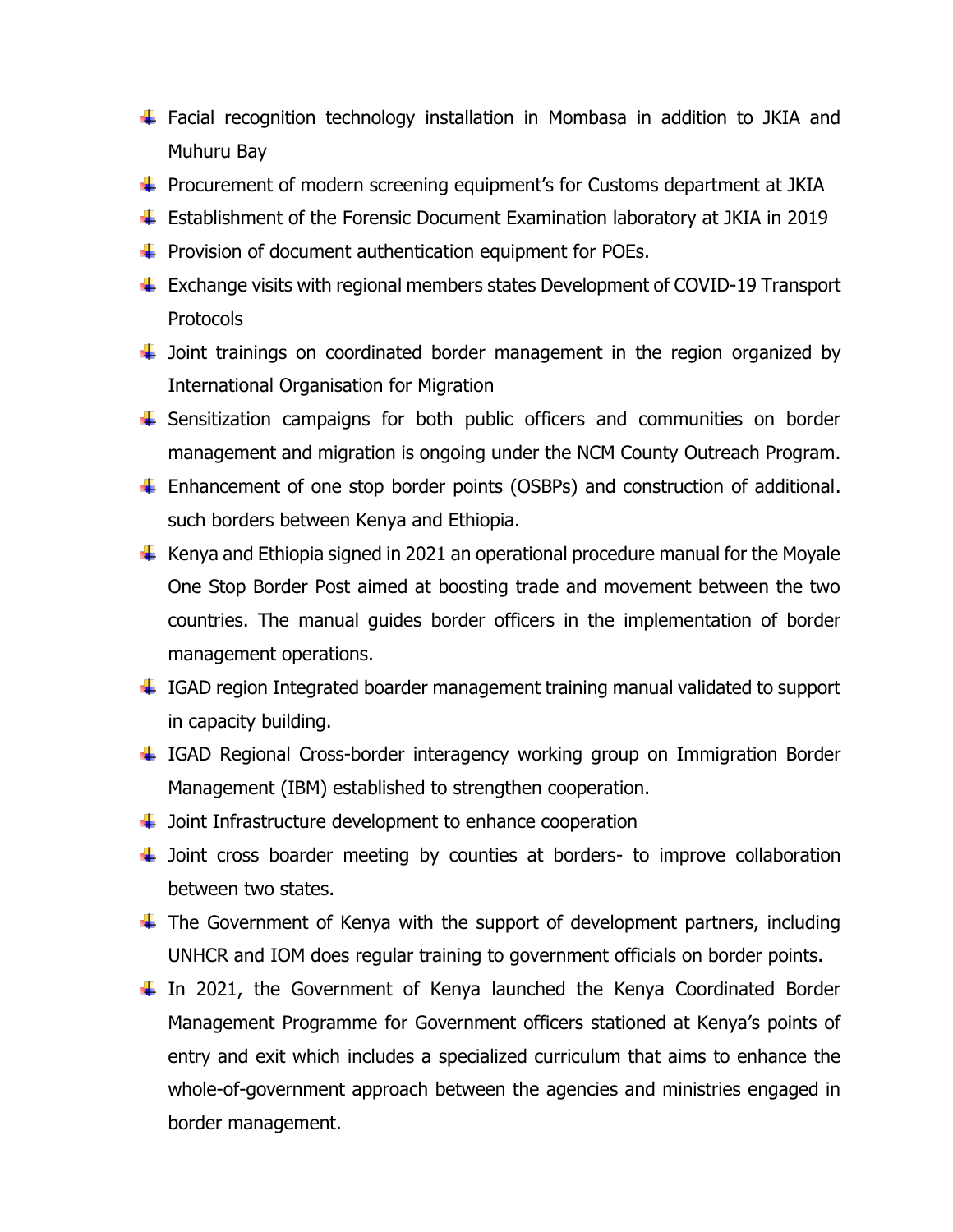- ↓ Development of 5-year Strategic Plan for Border Management Secretariat
- ↓ Development of SoPs on coordinated border management for Air, Land and Maritime PoEs
- $\ddagger$  Improvement cooperation and engagement between border communities and authorities to facilitate cross border trade while ensuring compliance with border procedures and security
- Government of Kenya is in the process of developing 5-year Strategic Plan for Border Management Secretariat
- $\ddot{\phantom{1}}$  Government of Kenya is in the process of SoPs on coordinated border management for Air, Land and Maritime PoEs
- $\ddot$  Kenya has improved cooperation and engagement between border communities and authorities to facilitate cross border trade while ensuring compliance with border procedures and security.
- ↓ Government of Kenya is piloting of Humanitarian Border Management through sensitization of officials and assessment in targeting border areas

## **Objective 12: Strengthen certainty and predictability in migration procedure for appropriate screening, assessment, and referral**

- $\ddot$  Migration to the digital application forum/procedures in the Directorate of Immigration and other government services hosted by the e-citizen platform.
- $\ddot{+}$  Capacity building of law enforcement and administration of justice sector players on alternatives to detention in migration management
- $\ddot{\phantom{1}}$  Increased capacity on consular services through trainings and deployment.
- Dissemination of National Referral Mechanism (NRM) Guidelines for assisting Victims of Trafficking to Counties.
- Better Migration Management (BMM) project is underway in last session of implementation to enhance migration management in Kenya.
- $\ddotplus$  UNHCR booklet on migrants right promotes and upholds rights of refugees.
- $\ddotplus$  IOM working with PRAs to disseminate labour migration information.

#### **Objective 13: Use immigration detention only as a measure of last resort and**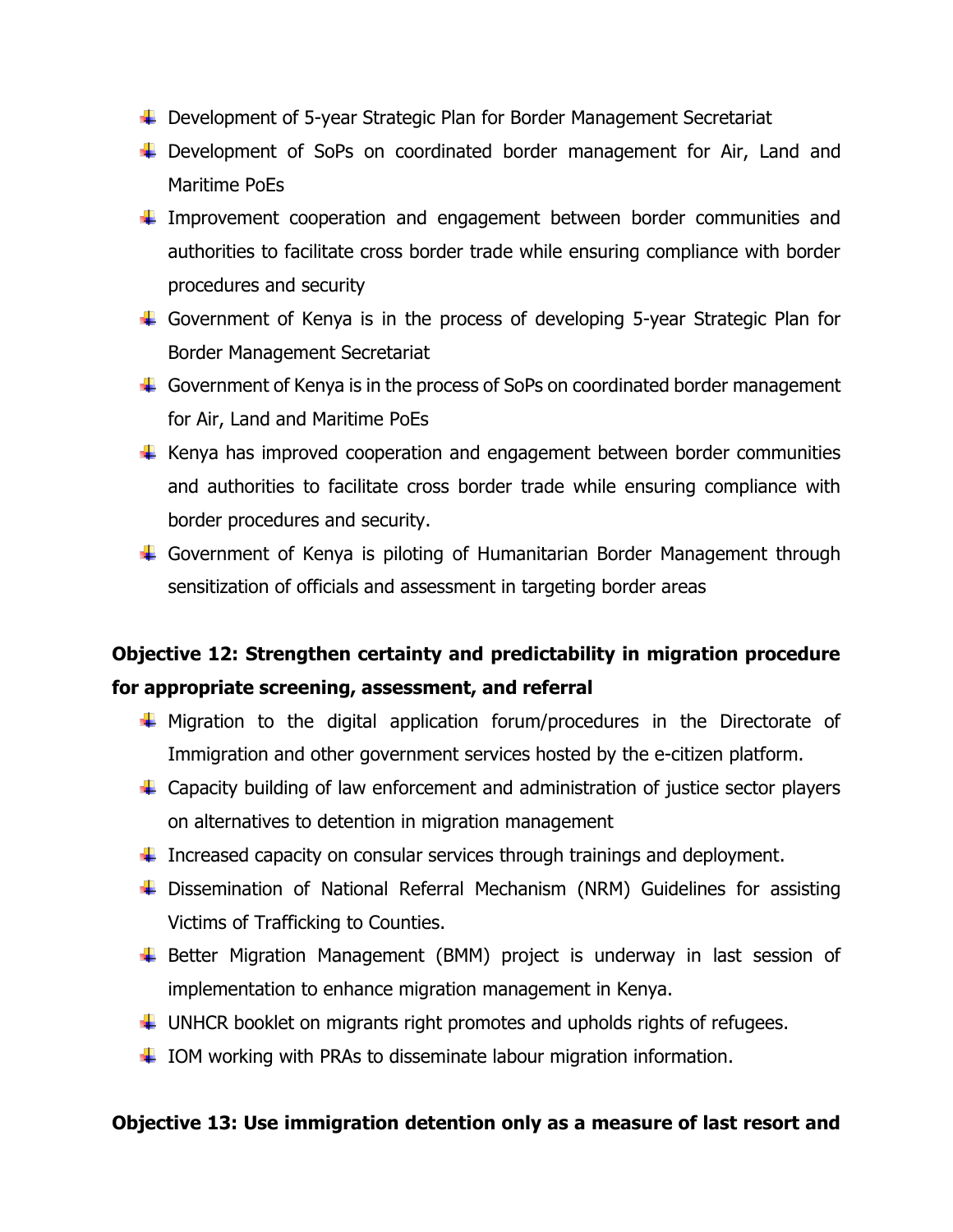#### **work towards alternatives**

- $\ddot$  Facilitated consular access to migrants in distress especially during COVID-19 period as well as government response to middle east migrant problem.
- ↓ Digitalization of stay regularization processes through Electronic Foreign Nationals Service System (EFNS).
- $\uparrow$  KNCHR conducted an assessment and launched report on the status of migrants in detention and with court cases with a view to advocate for alternatives to migrant detention.
- $\ddot$  Continuous human rights training of all enforcement officers including police, immigration, customs, and Court Users Committee (CUCs).
- $\ddotplus$  The National Council on the Administration of Justice (NCAJ) is implementing Court Users Committee (CUCs) trainings to facilitate access to universal justice services in the region.
- $\ddot$  Two High level meetings to deliberate on alternatives of migrants facilitated by KNCHR.
- $\ddotplus$  KNCHR Developed SOPS for monitoring the status of migrant in detention facilities,
- IGAD National Human Rights institutions dialogues on alternatives of migrant's detention in the region.

### **Objective 14: Enhance consular protection, assistance, and cooperation throughout the migration cycle**

- $\ddot{+}$  Increased capacity on consular services through additional deployment of consular officers to all Kenya missions, specifically to countries with more immediate need like GCC.
- $\ddot$  The Government of Kenya provided needy migrants with basic needs during the COVID -19 pandemic, for example, in China, India and Iran.
- $\ddot{\phantom{1}}$  The Government facilitated return of its migrants in distress during the COVID-19 pandemic in countries such as China, India, Lebanon, Italy, UAE, Saudi Arabia, South Africa, USA, and Iraq.
- $\ddot$  The Government negotiated for extension of visa for migrants whose visa had expired during Covid -19 for example in Thailand, South Korea, Malaysia, India, and China.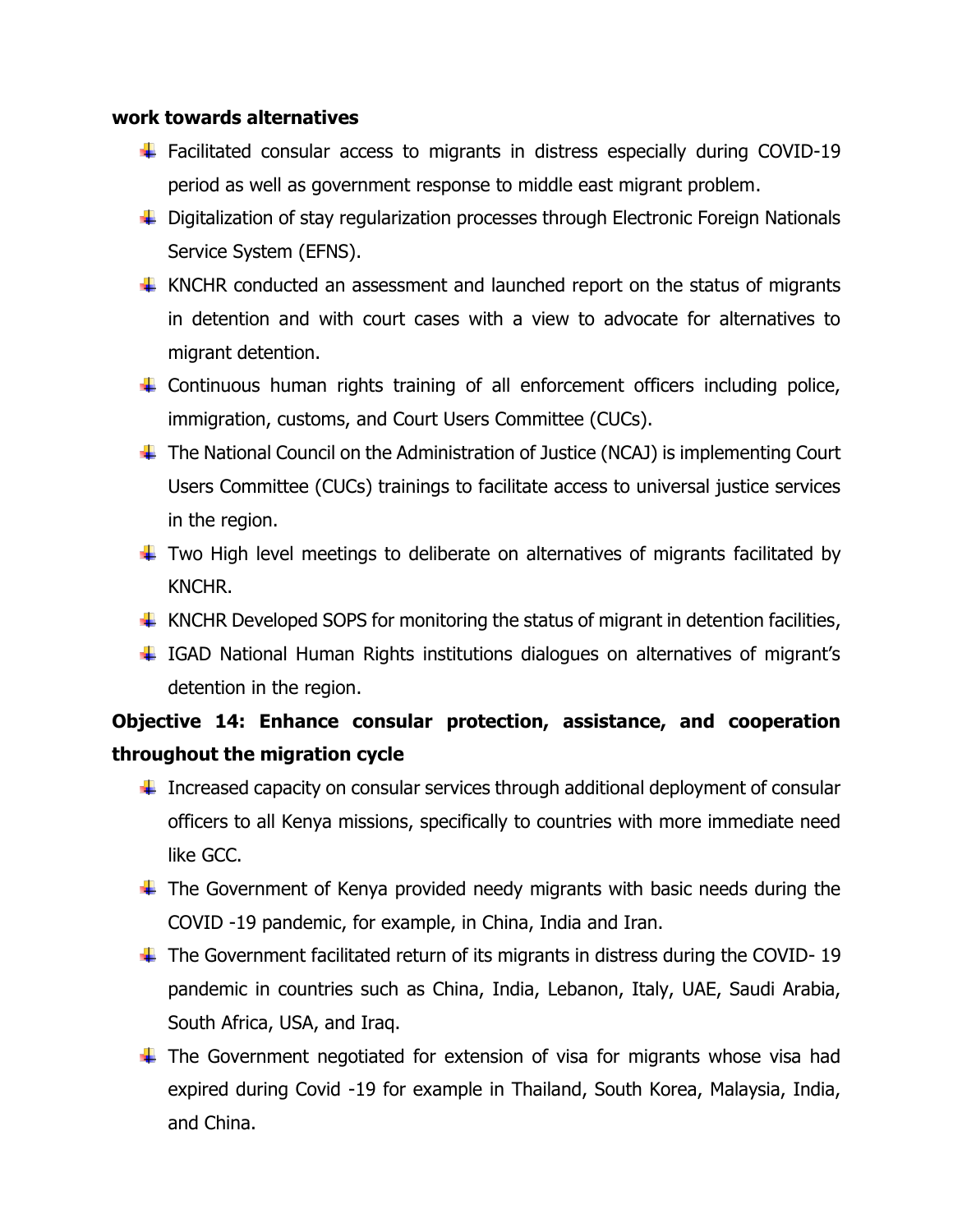- $\ddot$  Kenya continues to negotiate BLAs/MoUs with other countries which are key markets for labour migrants from Kenya.
- Enhanced registration of Kenyans in diaspora (migrants) during the COVID-19 pandemic, after they were smoked out the disease.
- $\ddotplus$  Three Labour Attachés were appointed in the Kingdom of Saudi Arabia, the State of Qatar, and the United Arabs Emirates and they are charged with vetting potential employers, assisting in labour disputes, providing legal assistance on labour issues, ensuring the monitoring of the working conditions of migrant workers, and facilitating the repatriation of Kenyan workers when required. Predeparture orientation training that includes information on services offered at Consular Stations as well as development of training curriculum for migrant workers.
- $\ddot{\phantom{1}}$  Kenya is spearheading regional member states (for example IGAD and East African Community) for coordination and cooperation in Consular Services through the Regional Ministerial Forum for Labour Migration (Nairobi Process).
- $\ddot$  Administrative automatic extension given to migrants in the country during Covid 19 pandemic.
- $\ddotplus$  Kenya has successfully concluded Four (4) Bilateral Labour Agreements to assist migrants and is continuously mapping labour migration destinations.
- $\ddot$  Sensitization of County Leadership and communities on labour migration procedures and processes.
- $\ddot{\phantom{1}}$  In 2019, the Central Organization of Trade Unions-Kenya (COTU-K) and the Kuwait Trade Union Federation (KTUF) signed a cooperative agreement to jointly address issues affecting workers who migrate from Kenya to Kuwait for employment.

#### **Objective 15: Provide access to basic services for migrants**

- Enhancement of (Huduma Services) registration to include accessibility by migrants.
- $\ddotplus$  Migrants in Kenya continued to access non-discriminatory health services.
- All Health Protocols and Guidelines developed during the pandemic were nondiscriminatory.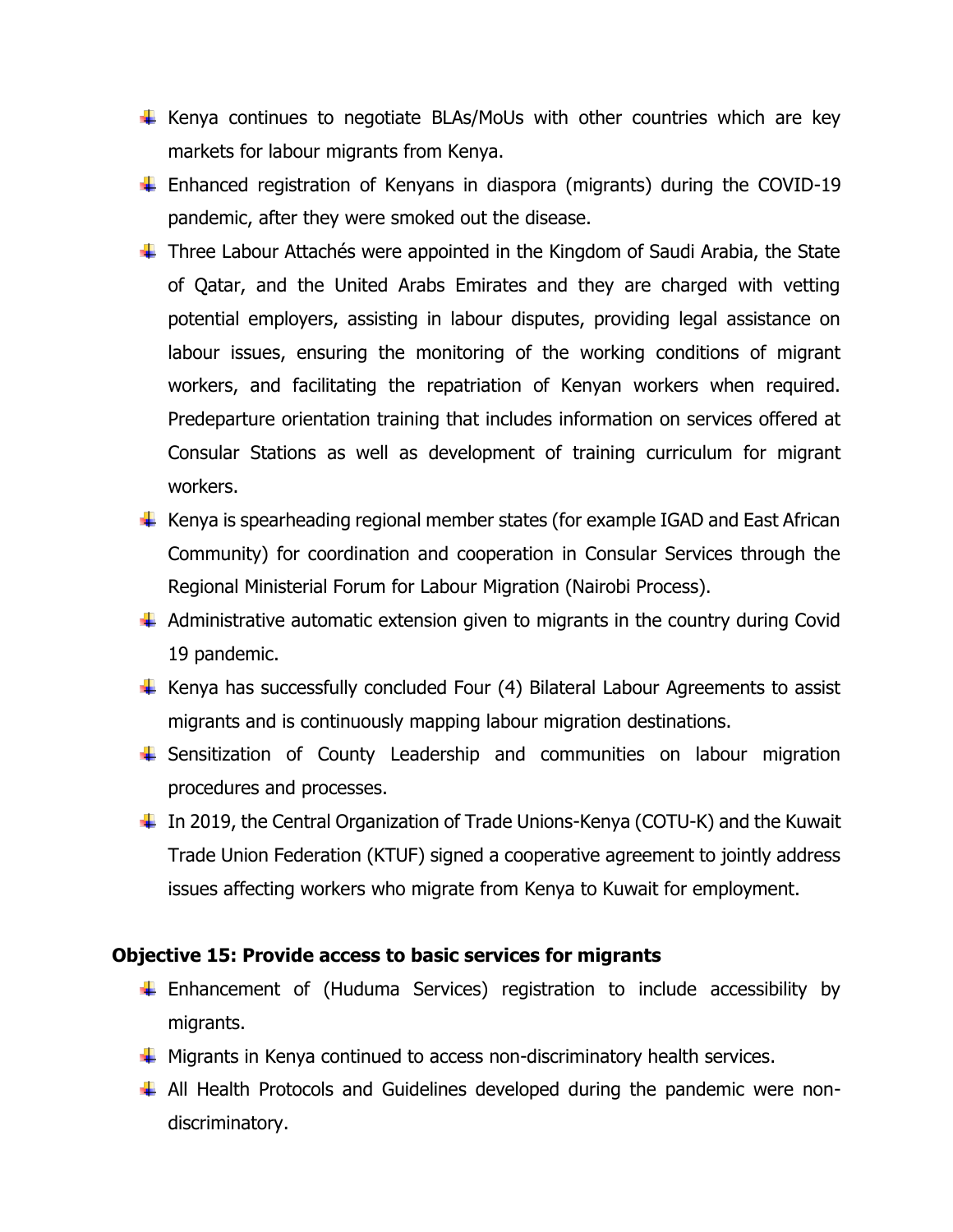- $\ddotplus$  The Government of Kenya facilitated access to universal health and mental health to returning migrants during the COVID -19 pandemic.
- $\ddotplus$  The Government of Kenya and partners supported stranded migrants at all points of entry and exit upon commencement of lockdowns.
- $\ddot$  The Government of Kenya facilitated access to basic services including health, education, food, clean water, shelter etc.

### **Objective 16: Empower migrants and societies to realize full inclusion and social cohesion**

- $\ddot{\phantom{1}}$  Certification of trainers who offer pre-departure training and institutionalizing the training in Government accredited facilitates.
- $\ddot{\phantom{1}}$  Continuous vetting and registration of private recruitment agencies (PRAs).
- $\ddot$  Issuance of work permits, student, and dependent passes to encourage family reunification, education etc.
- $\ddot$  Continuous mapping and issuance of citizenship to stateless persons and descendant of migrants through implementation of the Citizenship and Immigration Act, 2011.
- $\ddotplus$  Kenya through the Ministry of Labour is developing a coordination mapping tool for migrants in the diaspora.
- $\ddot$  Kenya developed a new framework for ethical recruitment agencies for Private Employment Agencies as well as diaspora communities.
- $\ddot$  Kenya has granted citizenship to migrants in the country who were previously Stateless and carries out continuous mapping of such communities.
- $\ddotplus$  There is an ongoing process to review the Diaspora Policy.

## **Objective 17: Eliminate all forms of discrimination and promote evidencebased public discourse to shape perceptions of migration**

- $\ddot{\phantom{1}}$  Continued enforcement of the Constitution of Kenya, 2010 and other existing laws that prohibits all forms of discrimination, hate speech, excitement, and prevention of torture,
- $\ddotplus$  The KNCHR has continued to offer public outreach programs specially to border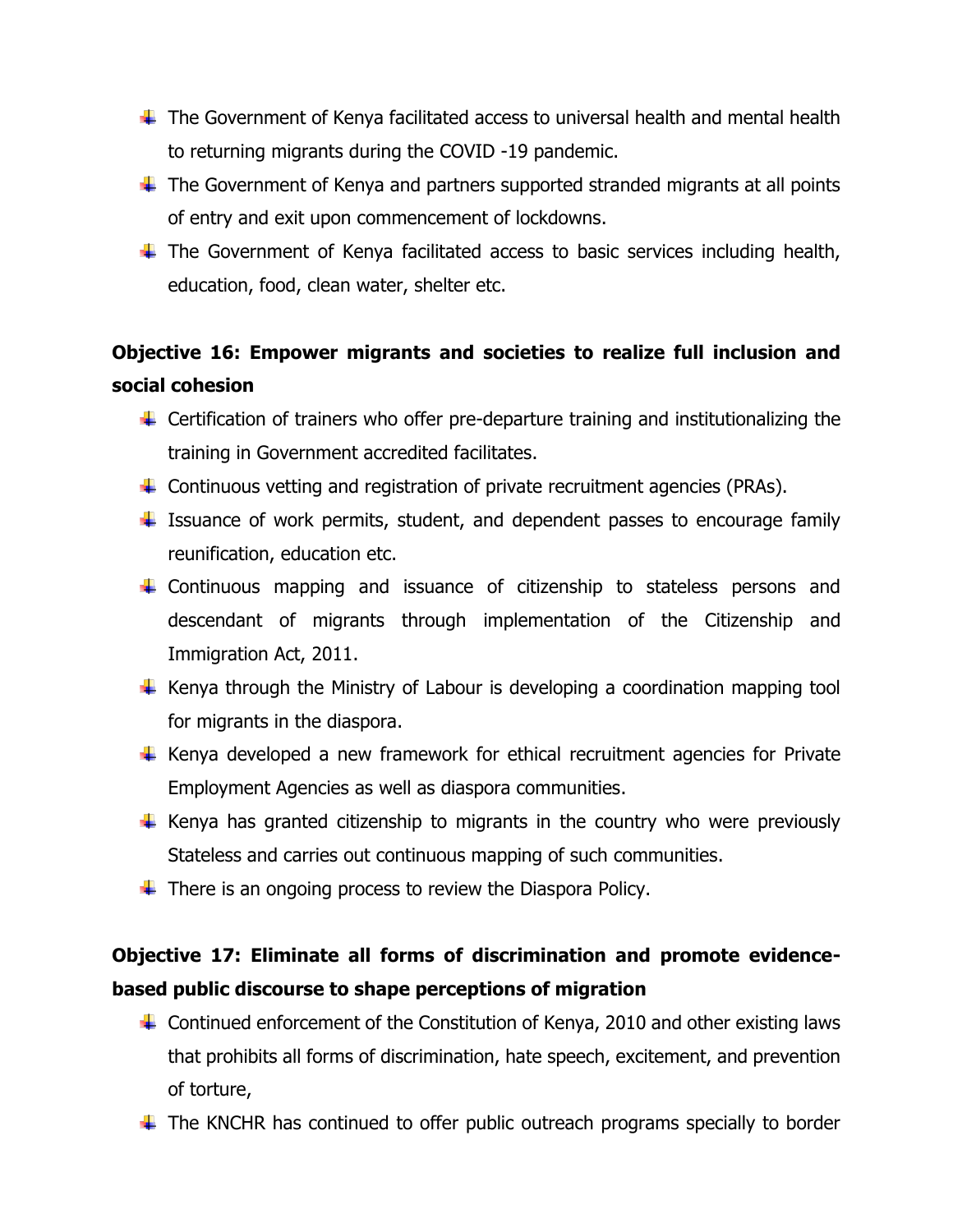communities prone to Trafficking in Persons (TiP) and Smuggling of Migrants (SoM).

- $\ddot$  The IOM supported Border Management Committees (BMCs) to undertake safe migration campaigns on Kenya, Ethiopia, Uganda, Tanzania, and Somali borders.
- Inclusion of victims of trafficking in Kenya in complimentary report on the Convention to Eliminate All forms of Discrimination
- $\ddotplus$  Risk assessment decision-making and response guidelines developed by National Counter Terrorism Center to help law enforcement to facilitate evidence led investigations and operations - developed in 2020.
- $\ddot{+}$  National Criminal Justice Conference successfully held in 2019 and 2022 capturing protecting on migrants.

## **Objective 18: Invest in skills development and development mutual recognition of skills, qualifications, and competencies**

- $\ddot$  The Government of Kenya established the Kenya Institute of Migration Studies (KIMS) anchored under the DIS, specifically under the National Coordination Mechanism on Migration (NCM) is hosted at the Population Studies and Research institute (PSRI) of University of Nairobi (UoN).
- $\ddot$  In 2021, the Kenya Institute of Migration Studies (KIMS) also introduced a short course on Case Management for victims of trafficking, targeting middle level cadre migration practitioners.
- $\ddot$  Mainstreaming migration and human rights module in trainings offered by Border Migration Management (BMM) coordination agencies.
- $\ddot{\phantom{1}}$  Digital portal for recognition of foreign qualifications for assessment
- $\ddot{\phantom{1}}$  Engaging NITA for such kind of recognition and quality skills for certification.

### **Objective 19: Create conditions for migrants and Diasporas to fully contribute to sustainable development in all countries**

- Capacity building of Government officials on the importance of migration for sustainable development.
- Created an investment tool by Central Bank of Kenya for Kenya Diaspora (Diaspora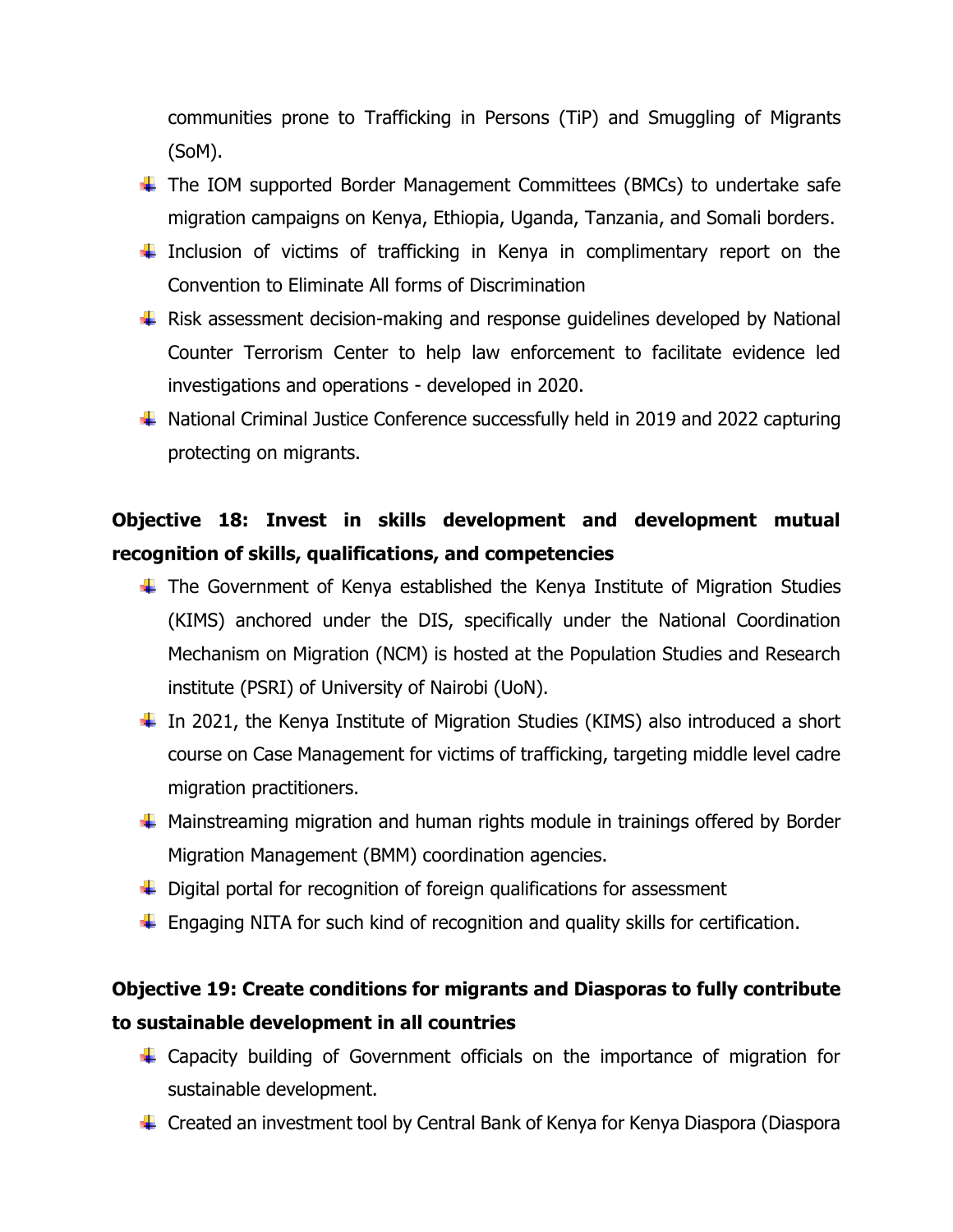bonds).

- $\ddot{+}$  Review of the Diaspora Policy envisaged to create a conducive environment for migrants to contribute to sustainable development.
- $\ddotplus$  Development of tailor-made investment packages to direct their remittances back into the country.
- $\ddot$  Kenya is in an advanced stage of developing a National Migration Policy
- $\ddot$  Kenya participated in the Global Diaspora Summit and committed to support diaspora engagement activities.

## **Objective 20: Promote faster, safer, and cheaper transfer of remittances and foster financial inclusion of migrants**

- $\ddot{+}$  Created an investment tool by CBK for Kenya Diaspora (Diaspora bonds).
- $\ddot$  The Central Bank of Kenya conducted a Diaspora Remittance Survey in December 2020 to gather information on remittance flows into Kenya and to establish efficiency of the remittance channels to explore ways of reducing the costs of remittances and other non-cash transfers.
- $\ddot$  Innovation of Digital Payment System that eases flows and growth of diaspora remittances (2019 – 2.8 million USD, 2020 – 3.09 million USD and 2021 – 3.7 Million USD (equivalent to 3% of GDP).
- $\ddot{\phantom{1}}$  The resilience of migrants was exceptionally high especially during the pandemic since remittance flows increased year on year.
- $\ddot{+}$  Cost of remittances decreased marginally from current 13% (2011), 8.8% (2015) to 7.5% (2020). The cost is still higher compared with the SDGs 10.C that is 3%.
- $\ddot$  The Central Bank of Kenya Survey was published in 2022 gives statistics on diaspora remittances and sheds light on remittance flows.
- ↓ Central Bank of Kenya published a National Payment Strategy 2022-2025 where international remittances play a critical role.
- Establishment in 2021 of the National Remittance Stakeholders Network, an allinclusive platform where public and private entities meet to discuss ways of creating an enabling environment for diasporas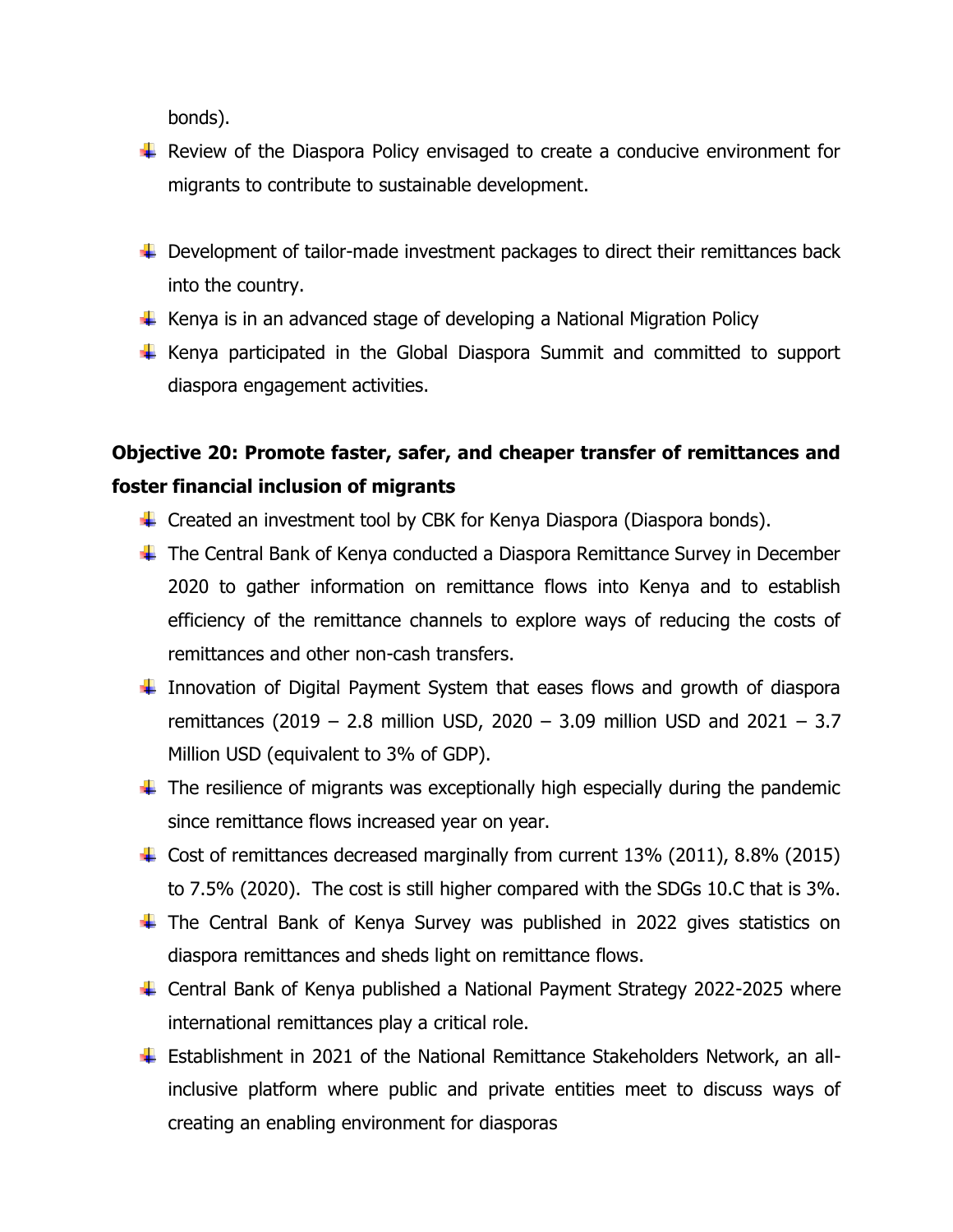### **Objective 21: Cooperate in facilitating safe and dignified return and readmission, as well as sustainable reintegration**

- Establishment of Safe shelter/houses for returnee and introduction of psychosocial support/counselling.
- $\ddot{+}$  Operationalization of the Victim Assistance Fund to assist Victims of Trafficking
- $\ddot$  The Government of Kenya has set up inter-ministerial committee to deliberate on the establishment of return and reintegration centres.
- Counter trafficking in persons -National Assistance Trust Fund Regulations were gazetted in September 2022.
- $\ddotplus$  The allocation to the National assistance trust funds is KSH-20 Million by GOK
- $\ddotplus$  Refurbishment of existing government facility to be a government-run shelter for victims of trafficking has commenced.

## **Objective 22: Establish mechanisms for the portability of social security entitlements and earned benefits**

- $\ddotmark$  Kenya is in the process of reviewing its National social Protection Policy based on the adoption of ILO social protection recommendation 2012
- $\ddot{\phantom{1}}$  Kenya is in the process of developing the National Social Protection Act

### **Objective 23: Strengthen international cooperation and global partnerships for safe, orderly, and regular migration**

- $\downarrow$  Continuous partnerships and collaboration with regional (IGAD) and international partners in migration management.
- $\overline{\text{+}}$  Kenya was amongst the EAC Partner States that established a Regional Consultative Process on Migration in 2022.
- The second Regional Ministerial Forum on Labour Migration (RMFM) took place in Nairobi in 2022. The RMFM is an Inter-State Consultation Mechanism on migration (ISCM) that brings together 11 States from East and Horn of Africa Region to address labour migration policies, foster labour mobility and protect the fundamental human, labour, and social rights of migrant workers migrating within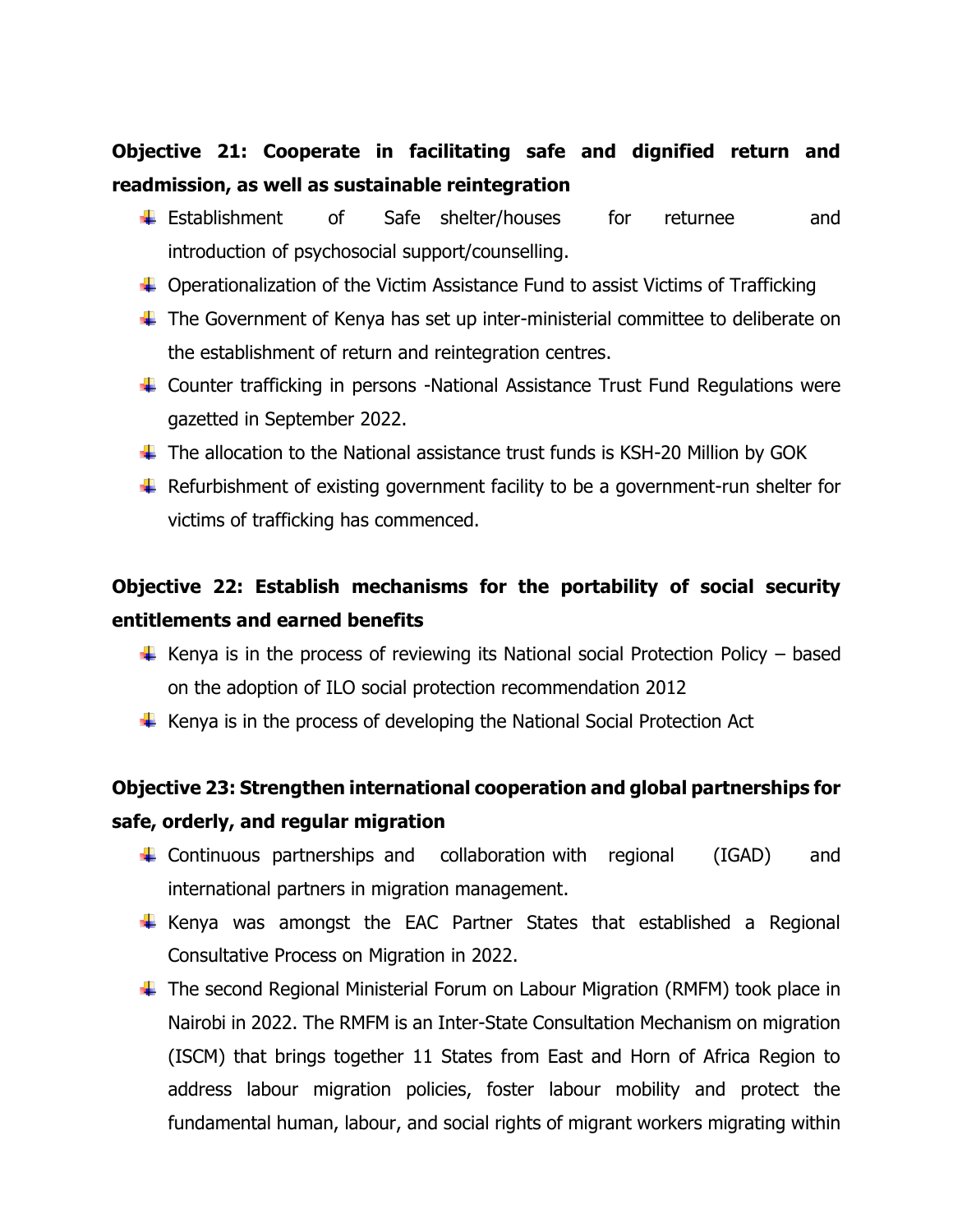the continent and from Africa to EU, GCC Member States and other countries

- Establishment and operationalization on TWG on Migration in the Network of African National Human Rights Institutions, Kenya participate in the first working group meeting in April 2022.
- $\ddot{\phantom{1}}$  From 2019, Kenya facilitated capacity building platform for information exchange of National Human Rights Commission within the IGAD member states on human rights-based approach on migrant engagement.
- $\ddot$  Kenya participated and organized a regional conference in November to share experiences and enhance collaboration on witness protection amongst members states in the African Regional, discussions where the issue of resettlement of victims of trafficking to different jurisdiction in November 2021.
- $\ddot{\phantom{1}}$  For the first time civil society organizations participated in IGAD RCP on Migration in 2021, discussion included GCM implementation

# **Section 5: Integrating the GCM Guiding Principles into Migration Governance**

The GCM sets a very ambitious aim: to deal with international migration 'in a holistic and comprehensive manner' and to approach the phenomenon 'in all its dimensions'. To do this, the GCM identifies ten guiding principles. These principles include international cooperation and respect for national sovereignty and human rights. The problem is how to integrate and coordinate these values and principles. It is quite evident, that the invocation of national sovereignty may often prevent international cooperation, and that the universality of human rights may at times collide with States' interest to maintain a differentiation based on citizenship in the protection of fundamental rights, especially as regards social rights.

The Government of Kenya, however, has integrated these principles into migration governance through the following:

Strengthening National Coordination Mechanism (NCM) in its endeavor to mainstream migration into national development plan through a whole of society a whole of government approach it its operations (multi-stakeholder approach).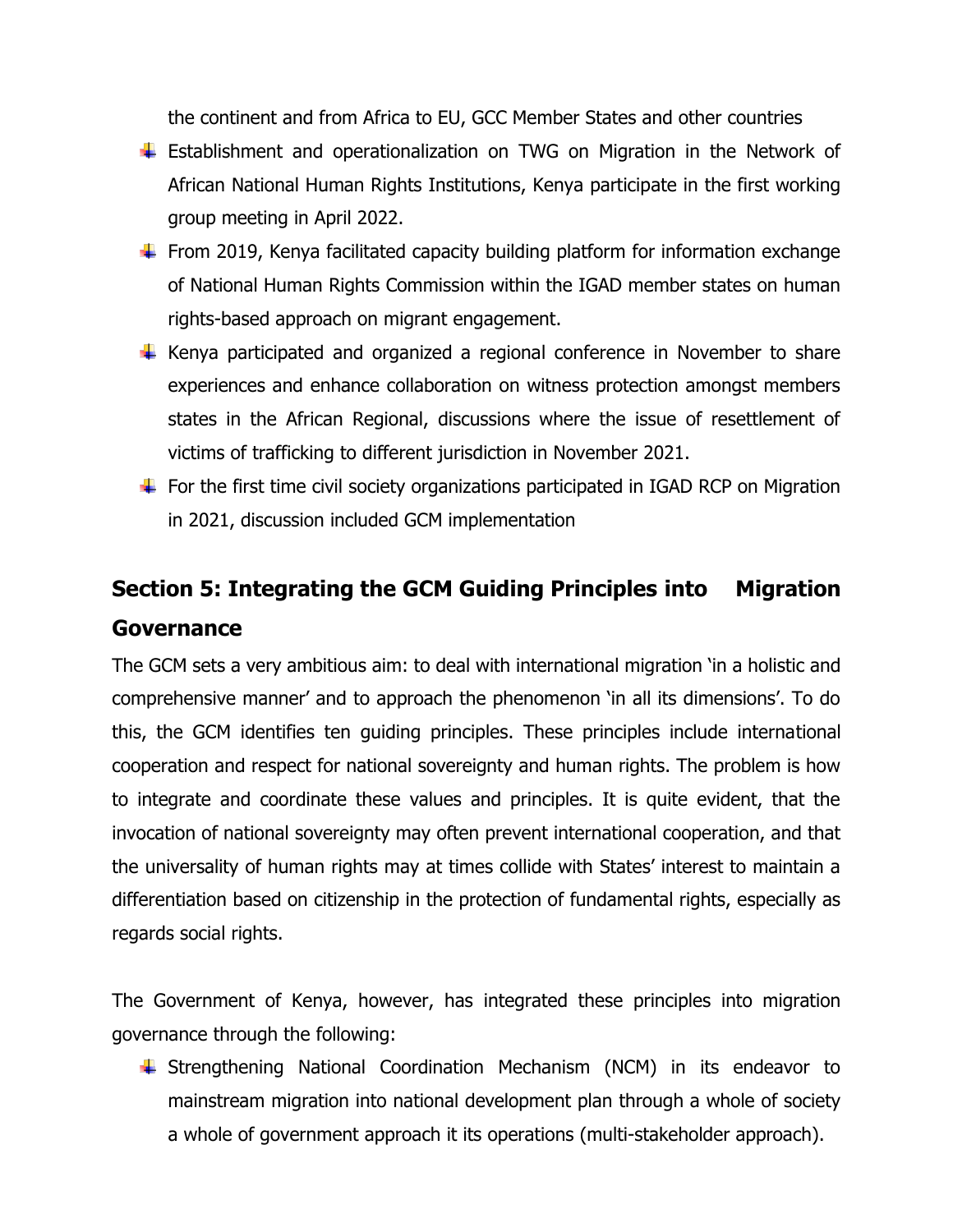- $\ddot{\phantom{1}}$  Continued enforcement of The Constitution of Kenya, 2010 and other existing laws that prohibits all forms of discrimination, hate speech, incitement, and prevention of torture.
- Inclusion of protection of migrants on the move including vulnerable groups (women, youths, children, elderly and PWD) into the draft national migration policy.
- $\ddotplus$  Adoption of human rights-based approach (HRBA) in migration governance through involvement of both state and non-state actors with human rights promotion mandates in migration management.
- Implementation of one third gender principle and recognition of the third gender

# **Section 6: Challenges Faced in Implementing GCM Objectives in Kenya**

Migration is a complex phenomenon hence states view it from different lenses, some view it as a security threat, and some view it as a threat to their sovereignty while others view it as an opportunity for economic growth. Kenya is not exceptional. However, since the adoption of GCM in Marrakesh - Morocco in December 2018 which Kenya participated, Kenya has advocated for safe, orderly and regular migration through adoption of strategies to ensure the implementation to its objectives.

During the implementation, Kenya has experienced some challenges among them:

- $\downarrow$  Inadequate resources (financial and human).
- $\ddot{+}$  Emerging global health pandemics (COVID-19) and natural disasters such as flooding and locust invasion.
- $\ddot{\phantom{1}}$  Slow compliance with international standards- Kenya is yet to ratify the Convention on the Protection of Migrant Workers and their Families.
- $\ddot{+}$  Changing migration dynamics (push and pull factors).
- $\ddot{\phantom{1}}$  Insufficient understanding and enforceability between trafficking and smuggling
- $\ddot{\phantom{1}}$  Long and porous international border line which contributes to endemic problem of irregular migration.
- $\ddot$  Emerging security threats from terrorist groups and other organized criminal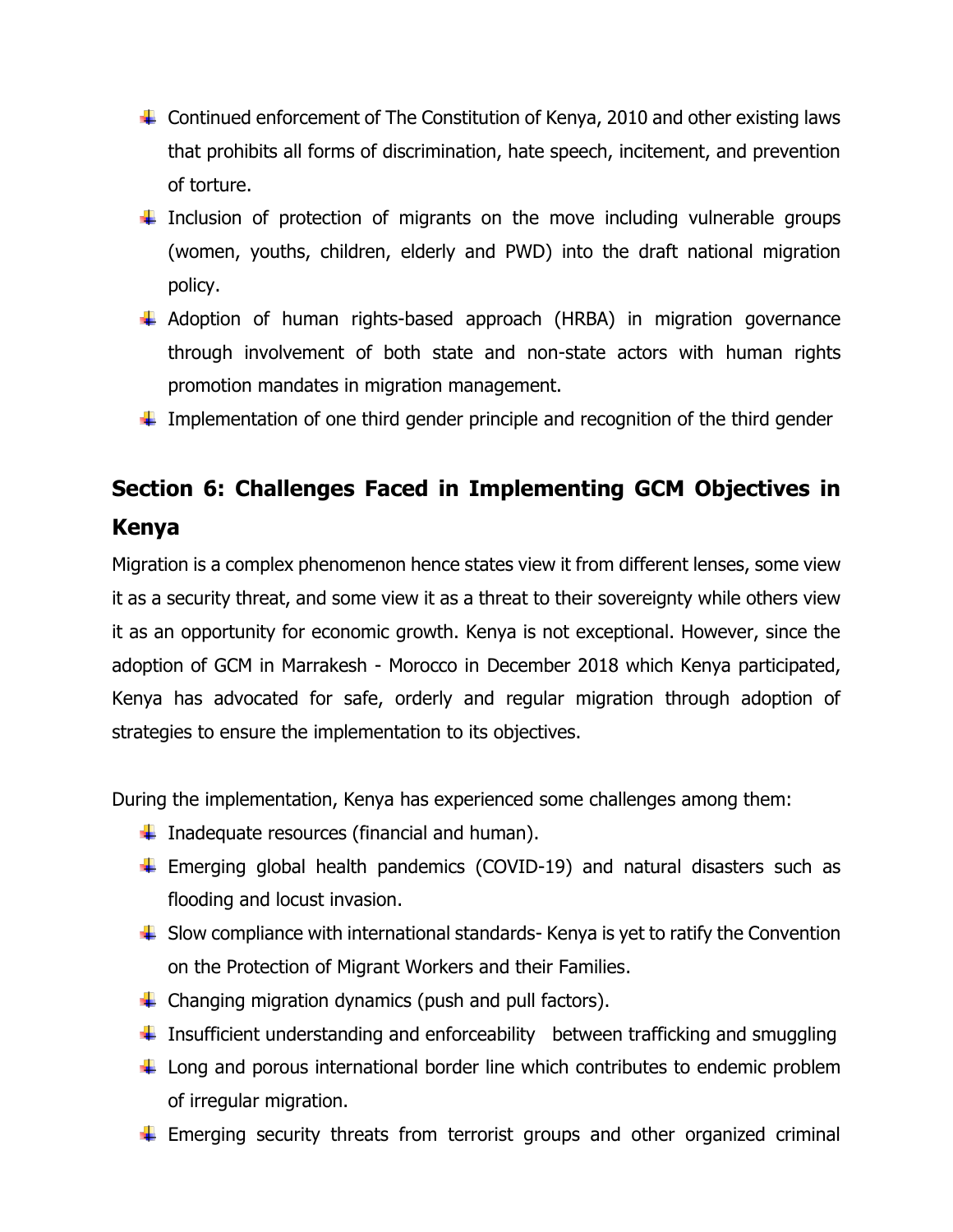enterprises.

- $\ddot{\phantom{1}}$  Insufficient migrants holding facilities leading to placement of migrants in police cells.
- $\ddotplus$  Language barriers/ lack of communication between migration stakeholders; state, non-state, and migrants.
- $\ddot$  There is no standby kitty to assist Kenyan migrant workers in distress Lack of devolved/ decentralized centers for pre-departure trainings.
- Weak connection between remittance and development (little understanding of the migration and development nexus hampering mainstreaming into national policy.
- $\ddot{+}$  Duplication of roles of different actors including human rights institutions Climatic change.
- $\ddotplus$  Need for more disaggregated data set for remittances.
- $\perp$  Lack of a remittance linked financial services for the receivers.
- $\ddotplus$  Issue of brokers as they largely facilitate irregular migration.
- $\ddot$  Presence of few labour attaches in countries who have signed BLAs, BLAs implementation.
- $\ddotplus$  Monitoring and evaluation and to what extent are these BLAs being implemented.
- ↓ Poor coordination between Ministry of Labour and Ministry of Foreign Affairs on issues affecting labour migrants in countries of destination.
- $\ddot{\phantom{1}}$  Insufficient political will and recognition of the importance labour migration governance.
- $\ddotplus$  Recognition and ownership on data, collected by non-state stakeholders.
- $\ddot{+}$  Access to legal and social services remain a challenge for all migrants.
- $\ddot{+}$  Low level of awareness on migrants by both migrants and host community.
- $\ddot{\phantom{1}}$  Porous borders attracting insecurity-instability in the region/ neighboring countries- increase on irregular movements.
- $\ddagger$  Inadequate community feedback mechanism in some POEs.

### **Section 7: Means of implementation**

The successful implementation of the GCM programs and projects largely depends on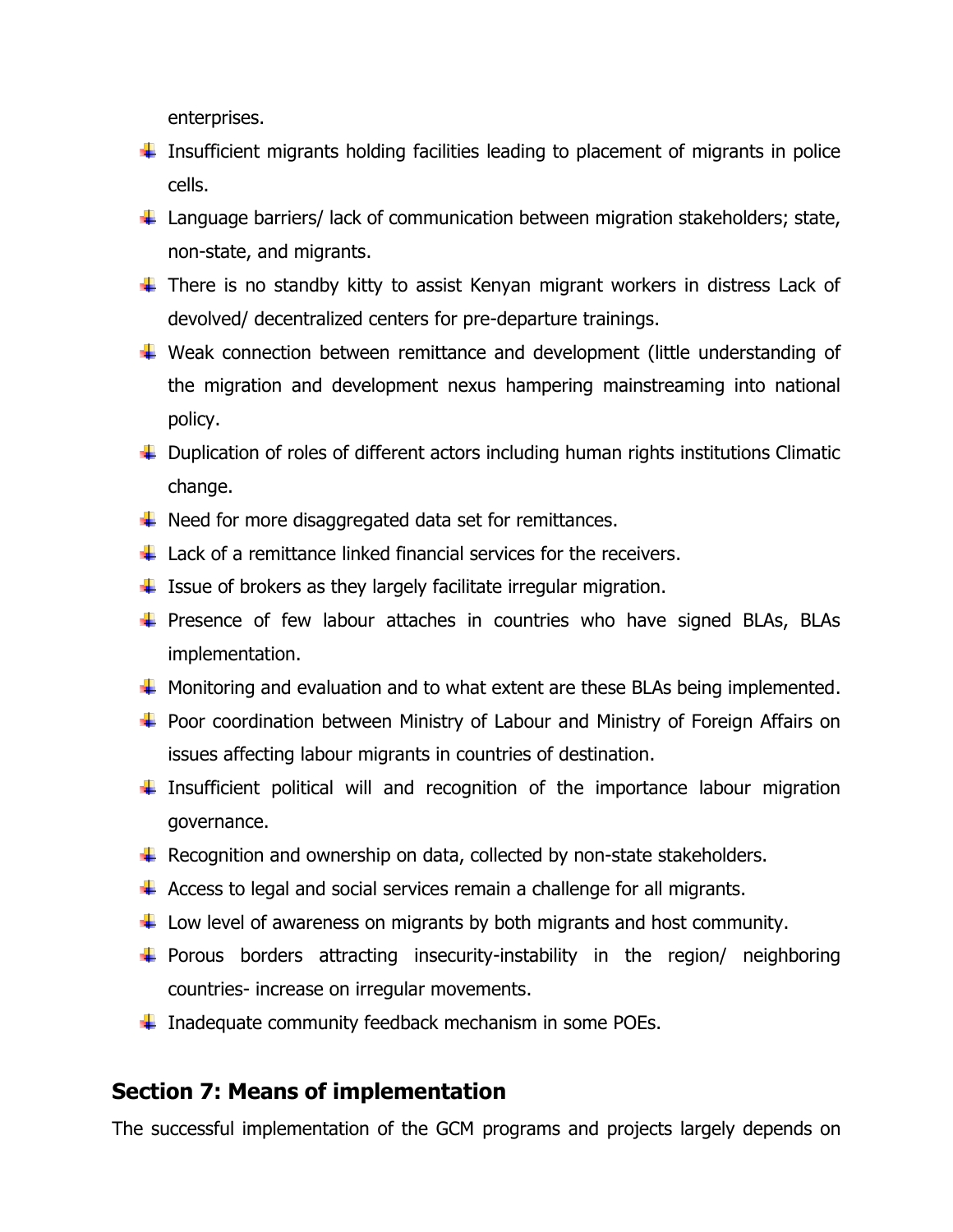resource availability and how the same is mobilized. In Kenya, the competition for funding for the priority developmental projects extend well beyond the GCM and given the overreliance in agriculture and the erratic climatic change, budget deficits are a common scenario. Loans and grants from international lenders and financial institutions are not enough to fix the budgets deficits that have currently been exacerbated by the COVID-19 pandemic.

It is due to the above that only a meagre budgetary allocation for GCM Implementation has been made over the years. However, the government complements GCM implementation by mobilizing funding support from international and regional partners.

### **Section 8: Next Steps**

Reflecting on the review discussions, in Kenya, while acknowledging the fact that key areas still require more efforts and improvement, good progress in implementation of the GCM has been achieved. The main areas of success, challenges, lessons learned have been identified that will guide policy and program aimed at improving the next phase of the implementation process. Having made some progress in policy and an enabling environment that will ensure effective implementation of the GCM interventions, the review identified some initiatives that will generate momentum toward GCM implementation going forward. The suggested important next steps include:

- a. Broadening stakeholder engagement and migration awareness raising to include the counties - the consultations revealed that a significant proportion of the population have no adequate knowledge of the Global Compact on Migration. County outreach program needs to be rolled in all the 47 counties to promote safe, orderly, and regular migration processes.
- b. An MoU on data and information sharing; instead of holding data and information in piecemeal among MDAs, one practical next step identified is partnerships in data sharing to help leverage the full potential of fact-based policies in migration governance, as will standardization and harmonization of data elements and outcome measures.